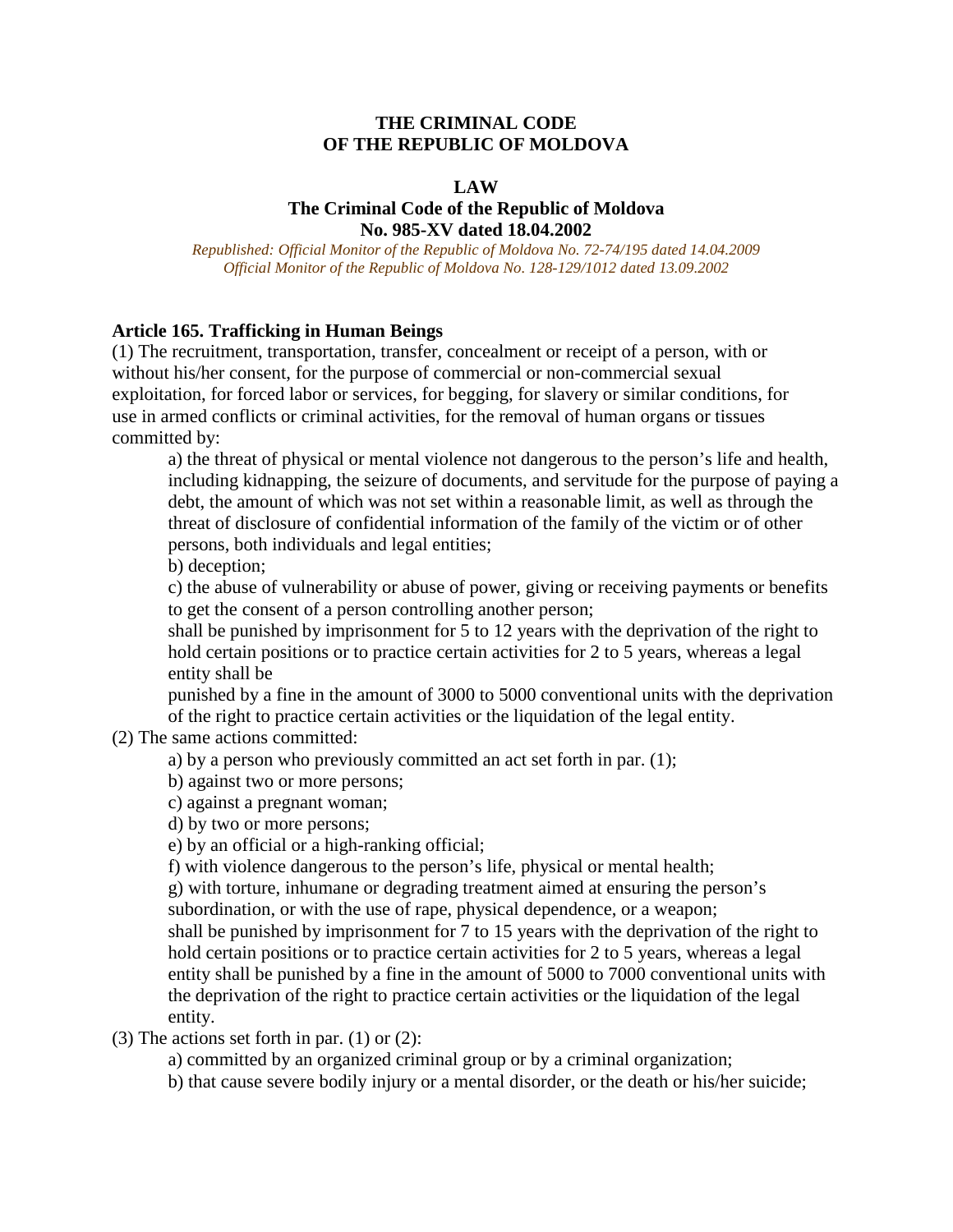shall be punished by imprisonment for 10 to 20 years with the deprivation of the right to hold certain positions or to practice certain activities for 3 to 5 years, whereas a legal entity shall be punished by a fine in the amount of 7000 to 9000 conventional units with the deprivation of he right to practice certain activities or the liquidation of the legal entity.

(4) The victim of trafficking in human beings shall be exempted from criminal liability for any crimes committed by him/her in relation to this procedural status.

### **Article 206. Trafficking in Children**

(1) The recruitment, transportation, transfer, harboring, or receipt of a child, as well as giving or receiving payments or benefits to obtain the consent of the person who exerts control over the child for the purpose of:

a) commercial or non-commercial sexual exploitation in prostitution or a pornographic industry;

b) exploitation by forced labor or services;

b<sup>1</sup>) practicing begging or other base purposes;

c) exploitation in slavery or in conditions similar to slavery including illegal adoption;

d) participating in armed conflicts;

e) participating in criminal activities;

f) removing human organs or tissues;

g) abandonment abroad;

h) sale or purchase;

shall be punished by imprisonment for 8 to 12 years with the deprivation of the right to hold certain positions or to practice certain activities for 2 to 5 years, whereas a legal entity shall be punished by a fine in the amount of 3000 to 5000 conventional units with the deprivation of the right to practice certain activities or by the liquidation of the legal entity.

(2) The same actions involving:

a) physical or mental violence, the use of weapons or the threat of their use;

b) sexual abuse and violence;

c) the abuse of authority or the child's vulnerability, the threat of disclosure of confidential information to the child's family or to other persons;

### *[Letters d), e) excluded by Law No. 235-XVI dated 08.11.2007, in force as of 07.12.2007]*

f) the removal of human organs or tissues;

shall be punished by imprisonment for 10 to 15 years with the deprivation of the right to hold certain positions or to practice certain activities for 2 to 5 years, whereas a legal entity shall be punished by a fine in amount of 5000 to 7000 conventional units with the deprivation of the right to practice certain activities or by the liquidation of the legal entity.

(3) The actions set forth in par. (1) or (2):

a) committed by a person who has previously committed the same actions;

b) committed against two or more children;

c) committed by an official or by a high-ranking official;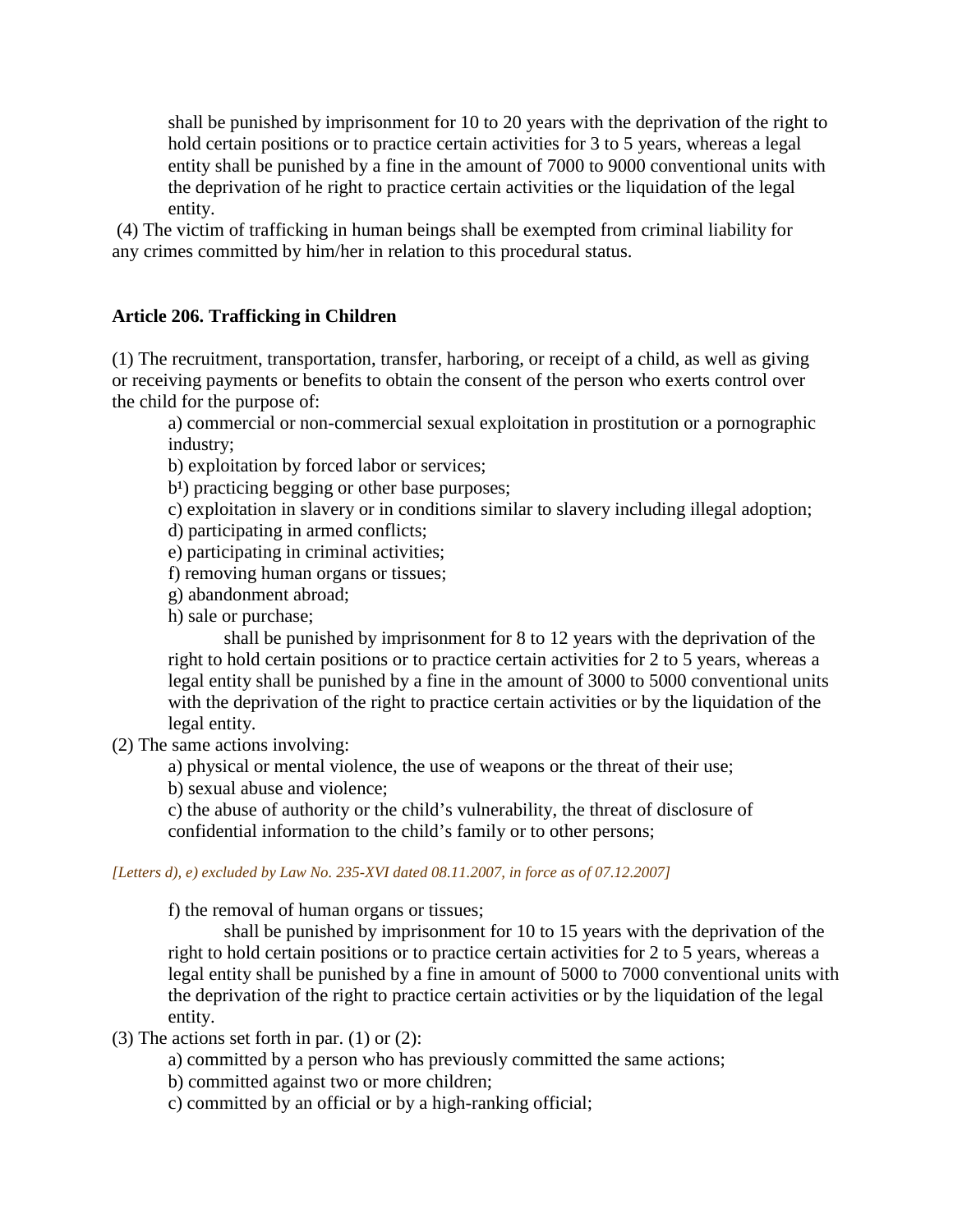d) committed by an organized criminal group or a criminal organization;

e) causing severe bodily injury or mental disorder of the child or his/her death or suicide; f) committed against a child aged under 14,

shall be punished by imprisonment for 15 to 20 years with the deprivation of the right to hold certain positions or to practice certain activities for 3 to 5 years or with life imprisonment, whereas a legal entity shall be punished by a fine in the amount of 7000 to 9000 conventional units with the deprivation of the right to practice certain activities or by the liquidation of the legal entity.

(4) A victim of trafficking in children shall be exempted from criminal liability for any crimes committed by him/her in relation to this procedural status.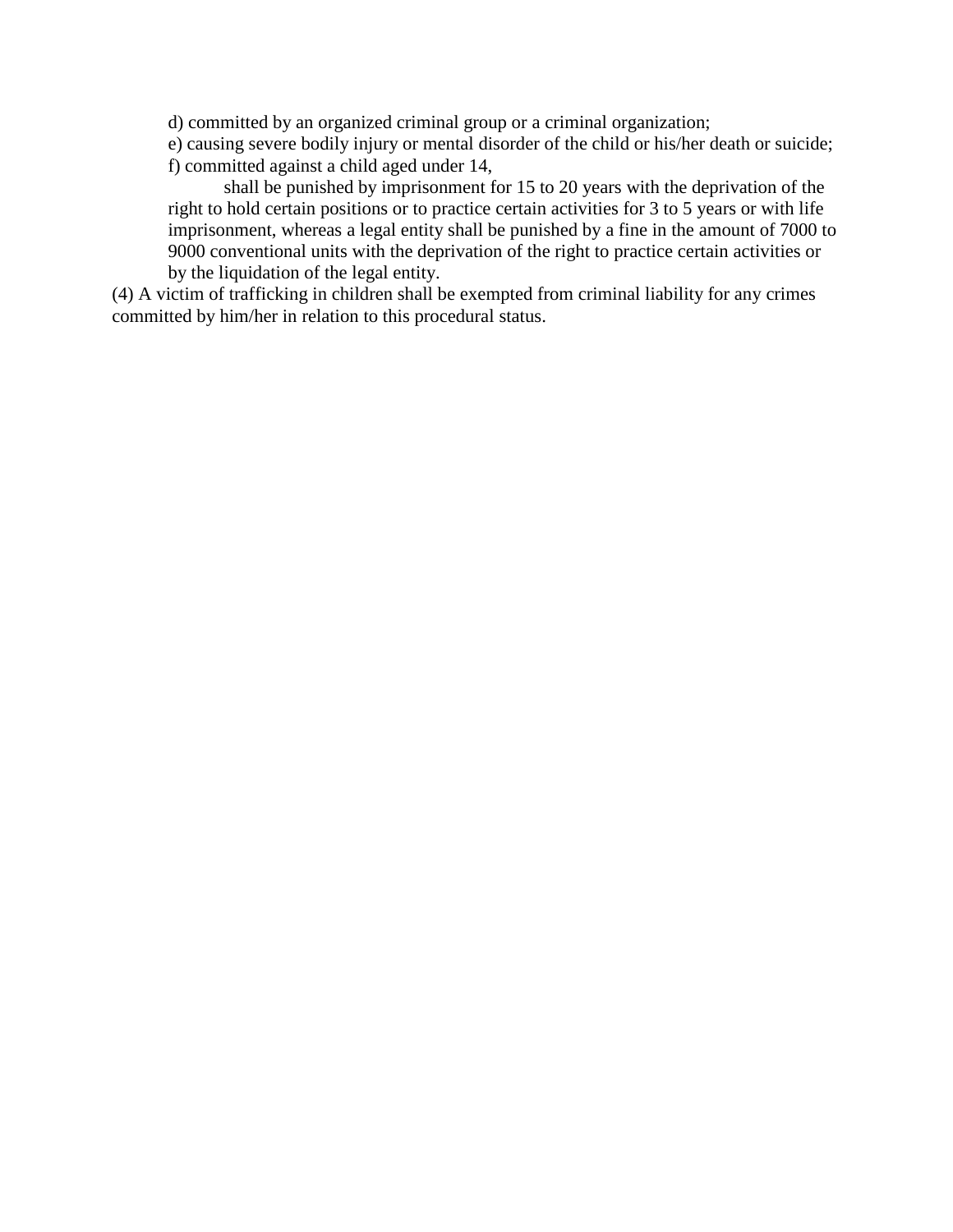(UNOFFICIAL TRANSLATION PREPARED BY THE OSCE MISSION TO MOLDOVA, JANUARY 2006)

### **Law on Preventing and Combating Trafficking in Human Beings**

#### **No. 241-XVI of 20 October 2005**

*Official Monitor of the Republic of Moldova no. 164-167/812 of 9 December 2005* 

\* \* \*

#### **CONTENTS**

### **CHAPTER I**

### **General Provisions**

- Article 1. Scope of the Law
- Article 2. Main Terms
- Article 3. Legal Framework
- Article 4. Basic Principles of Combating Trafficking in Human Beings
- Article 5. Non-Discrimination

### **CHAPTER II**

### **Institutional Framework. Preventing and Combating Trafficking in Human Beings**

- Article 6. Authorities Competent to Prevent and Combat Trafficking in Human Beings
- Article 7. National Action Plan for Preventing and Combating Trafficking in Human Beings
- Article 8. National Committee for Combating Trafficking in Human Beings
- Article 9. Territorial Commissions for Combating Trafficking in Human Beings
- Article 10. Functions of Public Administration Authorities in the Field of Preventing and Combating Trafficking in Human Beings
- Article 11. Functions of Law Enforcement Bodies in the Field of Preventing and Combating Trafficking in Human Beings
- Article 12. Activity of Non-Governmental Organizations in the Field of Preventing and Combating Trafficking in Human Beings
- Article 13. Special Provisions in the Field of International Transportation
- Article 14. Vocational Training and Education of Personnel

### **CHAPTER III**

#### **Protection and Assistance of Victims of Trafficking in Human Beings**

- Article 15. Identification of Victims of Trafficking in Human Beings
- Article 16. Social Rehabilitation of Victims of Trafficking in Human Beings
- Article 17. Centres for Protection and Assistance of Victims of Trafficking in Human Beings
- Article 18. Professional Integration of Victims of Trafficking in Human Beings
- Article 19. Repatriation of Victims of Trafficking in Human Beings
- Article 20. Protection and Assistance of Victims of Trafficking in Human Beings
- Article 21. Confidentiality of Private Life of Victims of Trafficking in Human Beings
- Article 22. Duties of Diplomatic Missions and Consular Offices of the Republic of Moldova for Providing Assistance and Protection to Victims of Trafficking in Human Beings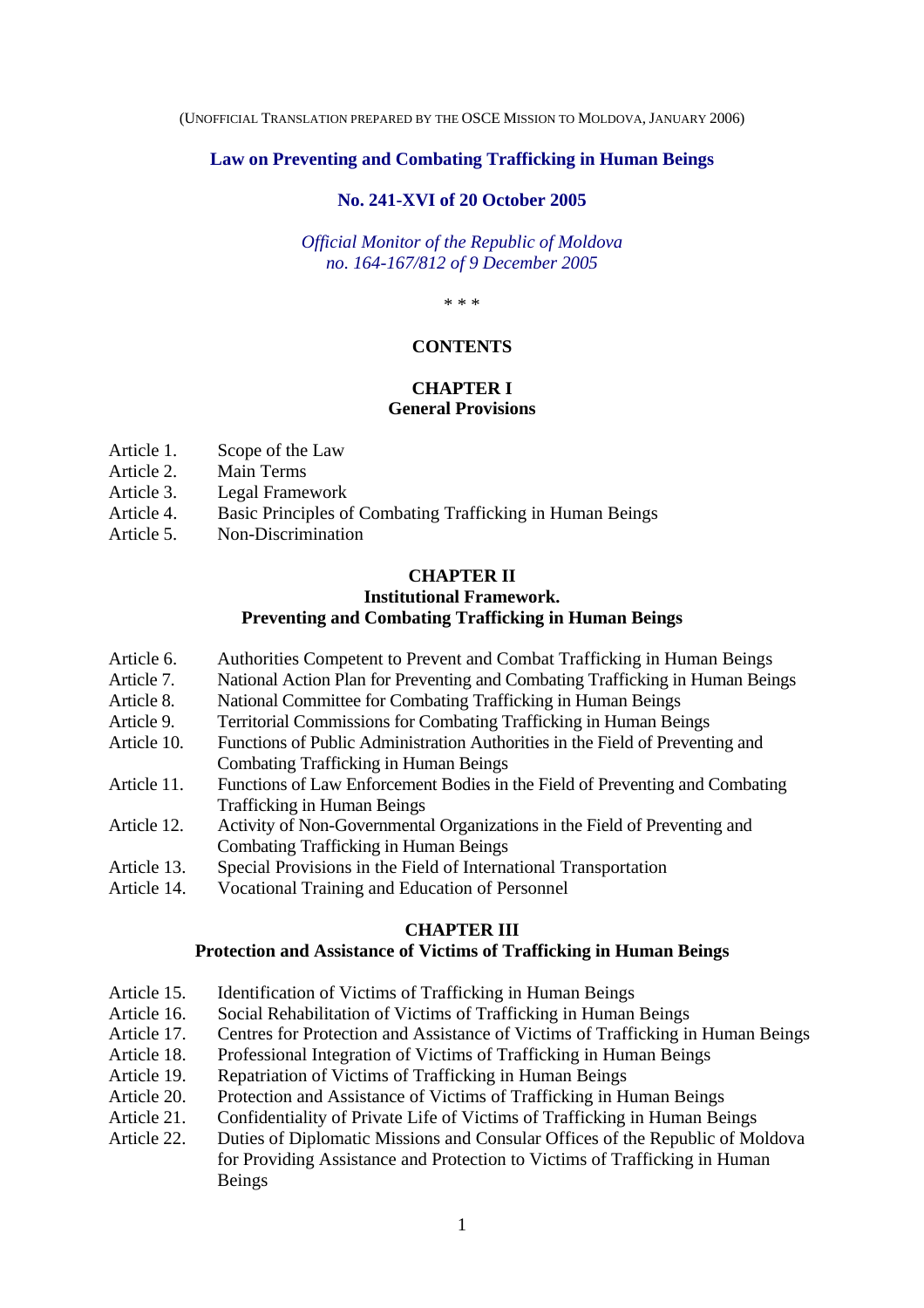- Article 23. State Guarantees Granted to Victims of Trafficking in Human Beings
- Article 24. Protection and Assistance to Foreign Citizens and Stateless Persons Who are Victims of Trafficking in Human Beings

### **CHAPTER IV**

### **Preventing and Combating Trafficking in Children. Assistance and Protection of Child Victims of Trafficking in Human Beings**

- Article 25. Preventing and Combating Trafficking in Children
- Article 26. Special Principles for Combating Trafficking in Children
- Article 27. Presumption of Age
- Article 28. Repatriation of the Child Victim of Trafficking in Human Beings
- Article 29. Granting Assistance and Protection to Child Victims of Trafficking in Human Beings

### **CHAPTER V Liability for Trafficking in Human Beings**

- Article 30. Liability for Trafficking in Human Beings
- Article 31. Liability of Legal Entity for Trafficking in Human Beings
- Article 32. Exemption for Victim of Trafficking in Human Beings for Liability for Crimes Committed in Relation to Such Status

### **CHAPTER VI**

### **International Cooperation**

- Article 33. International Cooperation
- Article 34. Liaison Officers

### **CHAPTER VII Final and Transitory Provisions**

Article 35.

The Parliament hereby adopts the present organic law.

### **CHAPTER I**

### **General Provisions**

### **Article 1. Scope of the Law**

The present Law regulates legal relationships concerning:

a) preventing and combating trafficking in human beings;

b) assistance framework for preventing and combating trafficking in human beings, for protection, and for granting assistance to victims of such trafficking;

c) cooperation of public administration authorities with non-governmental organizations and other representatives of civil society in preventing and combating trafficking in human beings;

d) cooperation with other states and international and regional organizations competent in the field.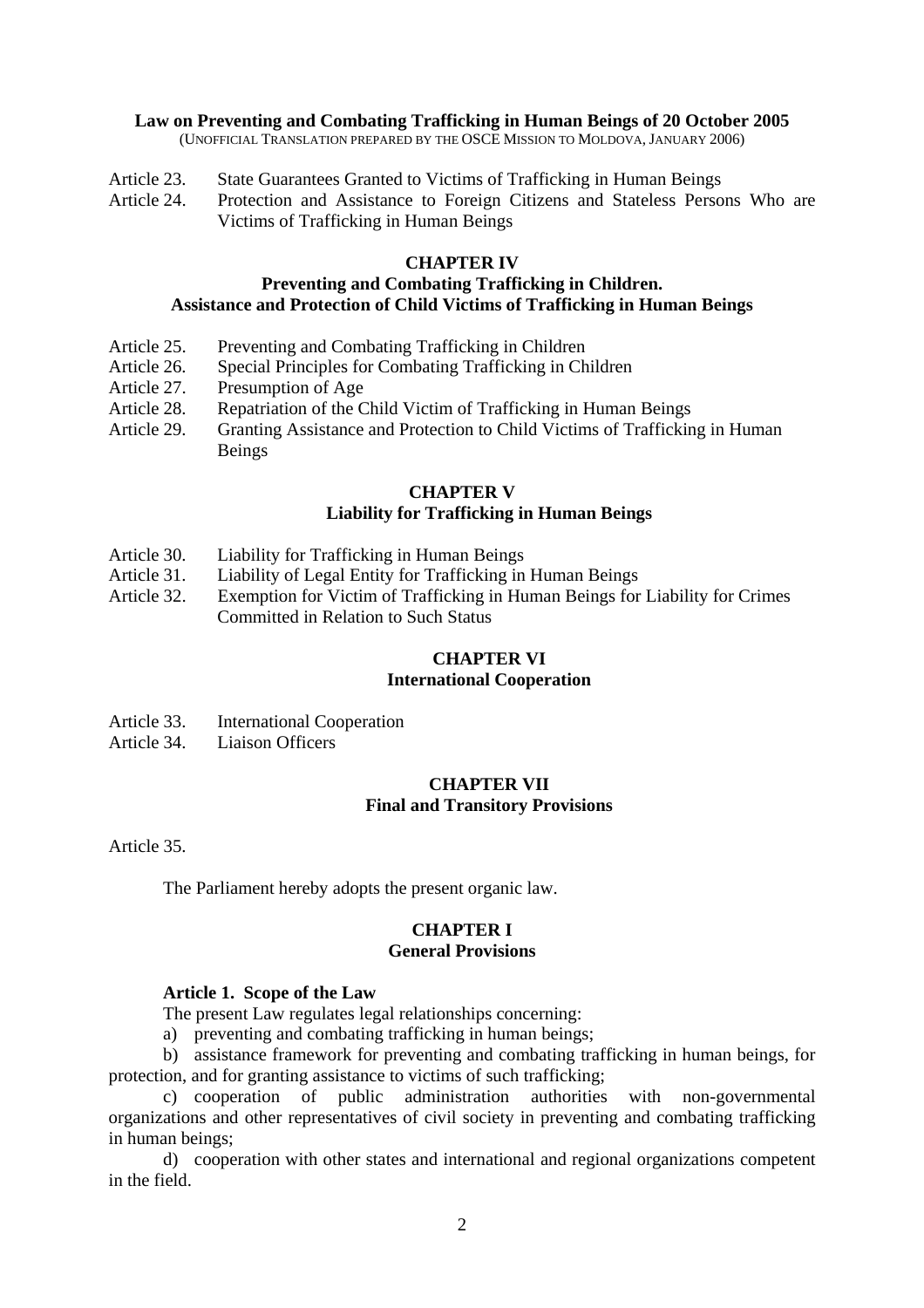#### **Article 2. Main Terms**

In the present law, the following main terms will be used:

1) trafficking in human beings – recruitment, transportation, transfer, harbouring or receipt of a person, by means of threat of force or use of force or other forms of coercion, of abduction, fraud, deception, of abuse of authority or a situation of vulnerability, or by means of offering or receiving payments or benefits of any kind in order to obtain the consent of a person who has control over another person for the purpose of exploitation of the latter;

2) trafficking in children – recruitment, transportation, transfer, harbouring or receipt of a child for the purpose of exploitation, even if these actions were not accomplished through any of the means provided in sub-paragraph 1);

3) exploitation of a person – abuse of a person in order to obtain profit, namely:

a) compelling to perform work or services, by use of force, threats or other forms of coercion, in violation of the legal provisions connected to labour conditions, remuneration, health and security;

b) slavery, use of certain practices similar to slavery, or resorting to other ways of deprivation of liberty;

c) compelling to engage in prostitution, to participate in pornographic performances, with a view to the production, distribution and any introduction into circulation of such performances, the acquisition, sale or possession of pornographic material, or practicing other forms of sexual exploitation;

d) compelling harvesting of organs or tissues for transplantation or collection of other component parts of the human body;

e) using a woman as a surrogate mother or for reproductive purposes;

f) abuse of child's rights with a view to illegal adoption;

g) use in armed conflicts or in illegal military formations;

h) use in criminal activities;

i) compelling to engage in begging;

j) sale to another person;

k) compelling to engage in other activities that violate fundamental human rights and freedoms.

The consent of a victim of trafficking in human beings to the intentional exploitation, stipulated in sub-paragraph 3), is irrelevant when any of the means of coercion specified in subparagraph 1) are employed;

4) child – any person under 18 years of age;

5) document – passport or identity card or any kind of travel documents of the person subject to exploitation;

6) seizure of documents – depriving by any means the person subject to exploitation of the documents mentioned in sub-paragraph 5);

7) debt bondage – the state of a person deprived of freedom, including the freedom of movement or holding hostage until he/she or a third party reimburses a legally or illegally established debt;

8) slavery – state or condition of a person over whom one or all entitlements flowing from a right of ownership are exercised;

9) slavery-like practices – state of a person who is kept or forced in a situation in which another person exercises mastery over him/her or forces him/her through deception or threats of violence, violence or other means of coercion to offer certain services, including to enter into or to remain as a concubine or in a marital relationship;

10) state of vulnerability – special state in which a person is found such that he/she is inclined to be abused or exploited, especially due to: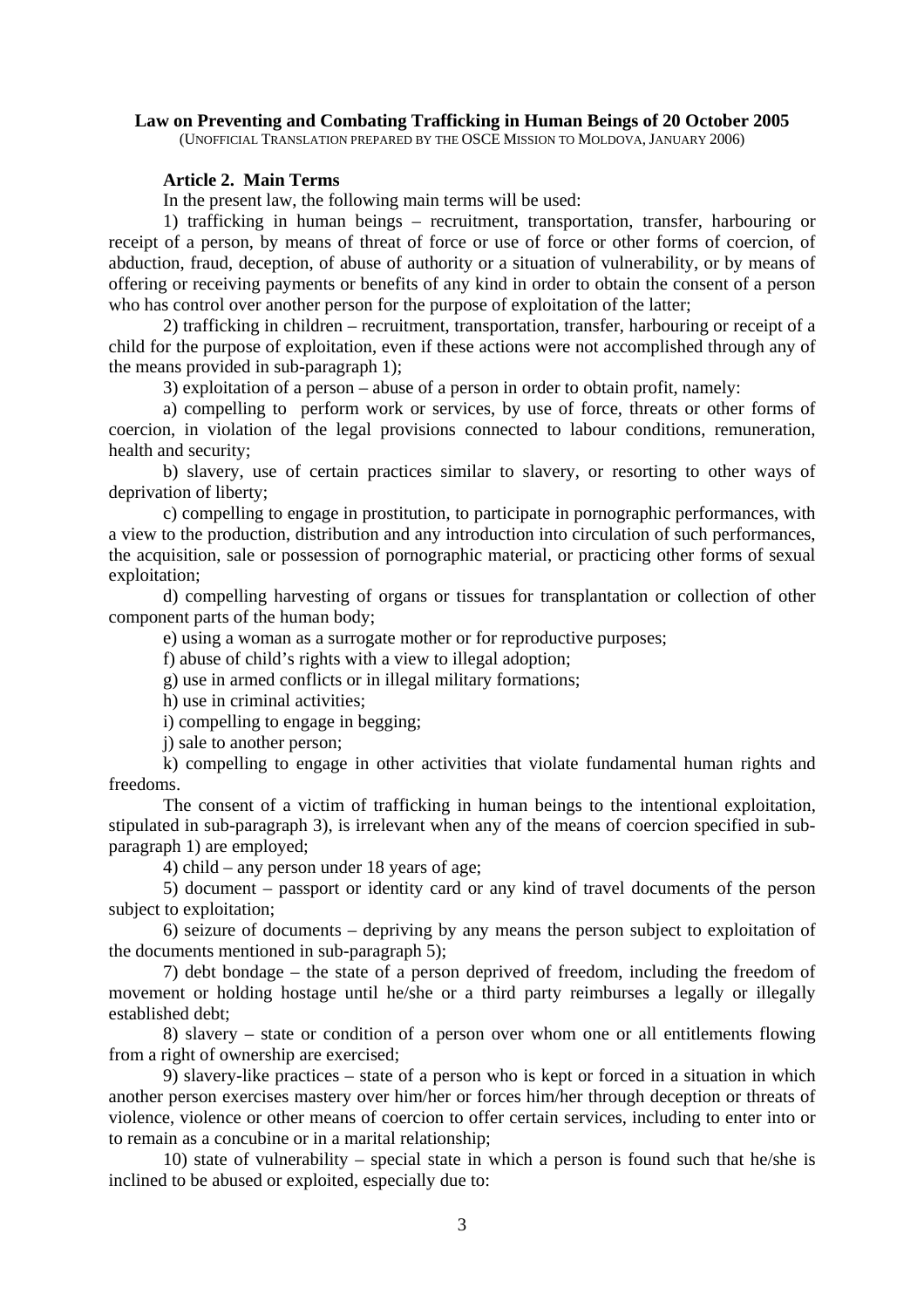a) his/her precarious situation from the standpoint of social survival;

b) situation conditioned upon age, pregnancy, illness, infirmity, physical or mental deficiency;

c) his/her precarious situation due to illegal entry or stay in a country of transit or destination;

11) victim of trafficking in human beings – a natural person presumed or found to be subjected to acts of trafficking as provided for in sub-paragraphs 1) and 2).

12) trafficker in human beings – a person who participates in the organizing and carrying out of activities of trafficking in human beings;

13) identification of victims of trafficking in human beings – the process of verification of persons presumed to be victims of trafficking in human beings.

### **Article 3. Legal Framework**

The legal framework for the activity of preventing and combating trafficking in human beings and for protection of victims of trafficking is constituted by the Constitution of the Republic of Moldova, the international treaties to which the Republic of Moldova is a party, the present law, and other normative acts that regulate relationships in this field.

### **Article 4. Basic Principles of Combating Trafficking in Human Beings**

Combating trafficking in human beings shall be carried out on the basis of the following principles:

a) observance of human rights and fundamental freedoms;

b) acknowledgment of trafficking in human beings as a crime affecting the fundamental human rights, dignity, liberty and integrity of human beings;

c) inevitability of punishment for traffickers in human beings;

d) legality;

e) free access to justice;

f) ensuring security and a fair attitude towards victims of trafficking in human beings;

g) holistic use of preventive measures: legal, political, socio-economic and informational;

h) social partnership, collaboration of public administration authorities with international organizations, non-governmental organizations, and other representatives of civil society;

i) proportionality between the observance of fundamental rights of victims of trafficking in human beings and the conditions of criminal prosecution, in a manner that is not harmful to the rights of the defendant;

j) equal treatment of all forms and types of national and transnational trafficking in human beings, whether or not related to organized crime, *etc.,*;

k) collaboration of competent public administration authorities and organizations of other states with international organizations in order to achieve the objectives of combating trafficking in human beings.

### **Article 5. Non-Discrimination**

 Implementation of the provisions of the present Law, especially measures for the protection of the rights of victims of trafficking in human beings, shall be ensured without discrimination on any criteria, such as: sex, race, language, religion, political or other opinion, social or national origin, citizenship, association with an ethnic minority, *etc.,*.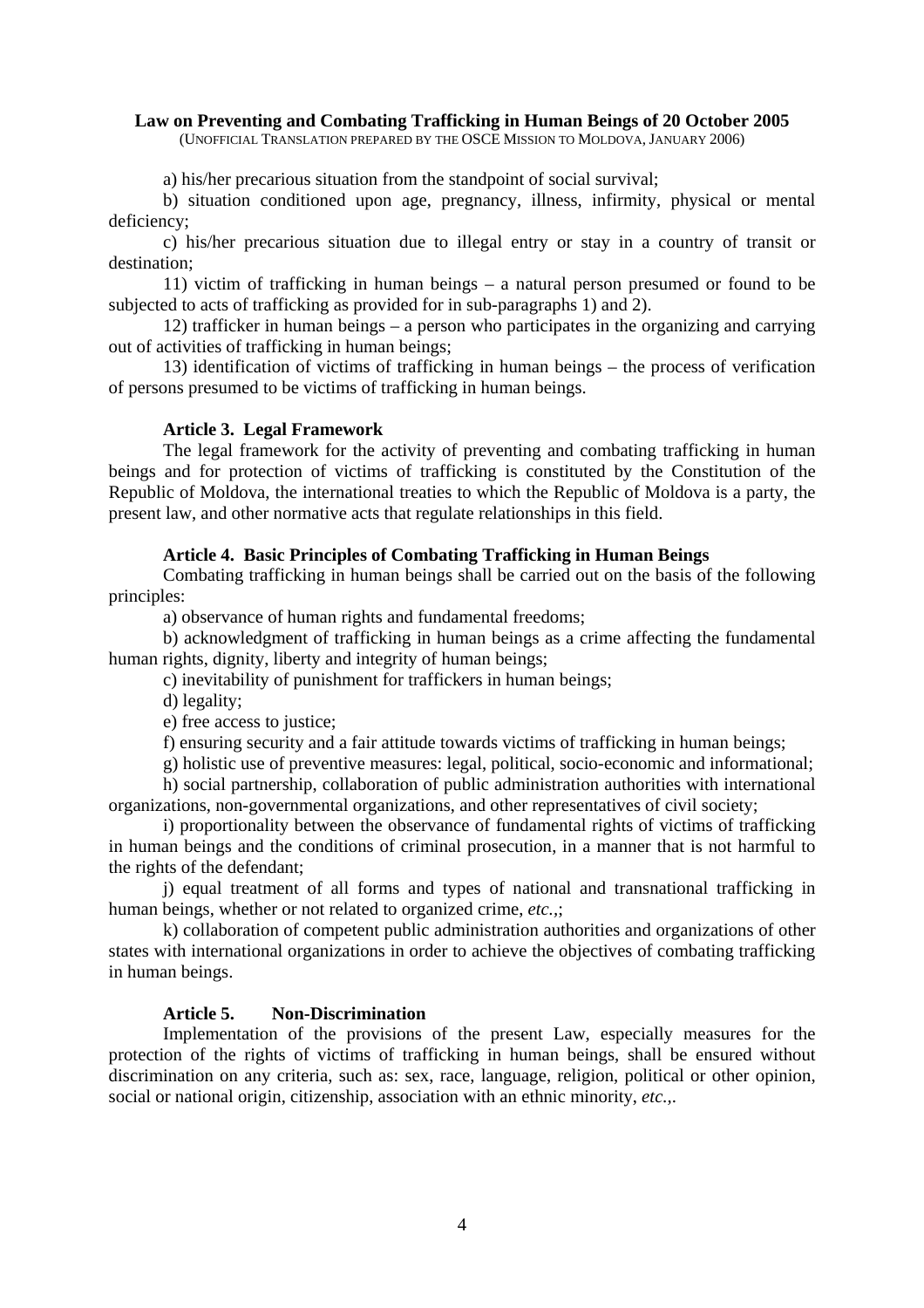### **CHAPTER II**

### **Institutional Framework. Preventing and Combating Trafficking in Human Beings**

### **Article 6. Authorities Competent to Prevent and Combat Trafficking in Human Beings**

(1) In order to increase the efficiency of activities to prevent and combat trafficking in human beings, especially in women and children, public administration authorities listed in the present chapter, non-governmental organizations and other representatives of civil society shall engage, separately or in combination, in such activity.

(2) While performing activities to prevent and combat trafficking in human beings, public administration authorities listed in the present chapter shall collaborate among themselves through exchange of information, sharing experts, carrying out joint activities of victim examination and identification, personnel training, conducting socio-economic initiatives, as well as through other activities in the field.

(3) Non-governmental organizations and international organizations with activities in the field and represented in the Republic of Moldova shall be provided free rein when contributing to shaping the institutional framework and to activity to prevent and combat trafficking in human beings.

### **Article 7. National Plan for Preventing and Combating Trafficking in Human Beings**

(1) For the purpose of preventing and combating trafficking in human beings, as well as for the protection of victims of such trafficking, the Government shall approve the National Plan for Preventing and Combating Trafficking in Human Beings (hereinafter referred to as the National Plan).

(2) The National Plan shall be approved periodically for a two–year term. It shall regulate the implementation of holistic measures and the realization of socio-economic initiatives aimed at preventing and combating trafficking in human beings as well as at protecting victims of such trafficking, including collaboration with international organizations, non-governmental organizations, other institutions and representatives of civil society.

(3) Central and local public administration authorities empowered in the field of preventing and combating trafficking in human beings shall adopt their own action plans for realization of the National Plan in their fields of activity.

### **Article 8. National Committee for Combating Trafficking in Human Beings**

 (1) Coordination of activity to prevent and combat trafficking in human beings and cooperation of public administration authorities with international organizations, non-governmental organizations, other institutions and representatives of civil society [in such activities], shall be carried out by the National Committee for Combating Trafficking in Human Beings (hereinafter referred to as the National Committee).

(2) The National Committee is a consultative body of the Government.

(3) The nominal composition of the National Committee and its Regulation shall be approved by the Government. The procedure for appointment and revocation of the members of the National Committee shall be regulated by the Regulation of the National Committee.

(4) The National Committee shall have the following powers:

a) to submit to the Government proposals on the fundamental elements of state policy in the field of preventing and combating trafficking in human beings and recommendations aimed at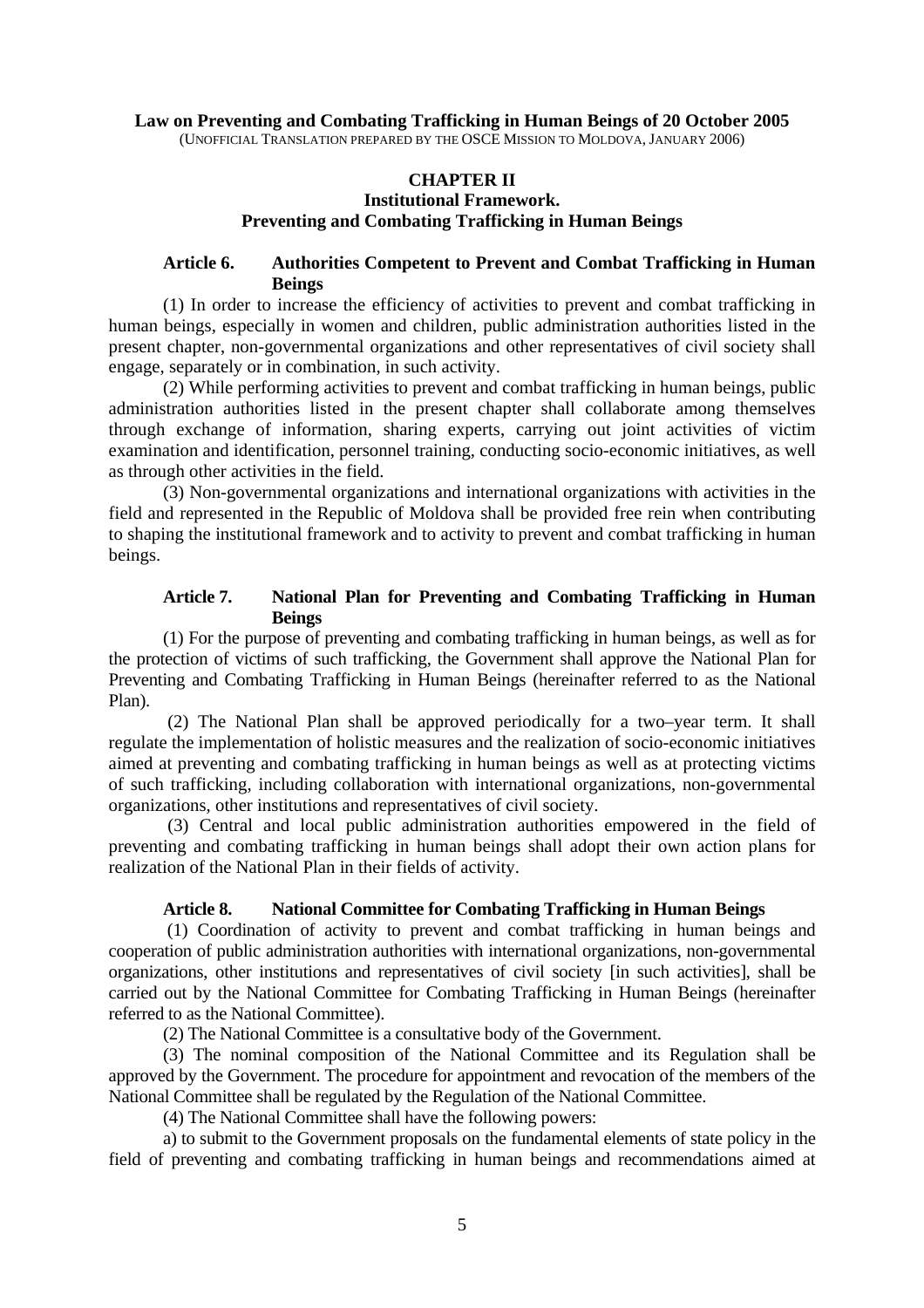improving the activity of detection and elimination of the causes and conditions facilitating the appearance of trafficking in human beings and activities of trafficking in human beings;

b) to regulate implementation of the National Plan and observance of legislation on preventing and combating trafficking in human beings by state institutions and organizations, and to report to the Government on the means of implementation of the National Plan;

c) to collect and analyse information about the scope, conditions and trends of trafficking in human beings at the national level;

d) to submit proposals for legislative improvements in the field of preventing and combating trafficking in human beings and protection of victims of such trafficking;

e) to organize public awareness raising campaigns on issues of trafficking in human beings and social dangers of this phenomenon;

f) to coordinate the activity of territorial commissions for combating trafficking in human beings and specialized institutions with respect to realization of the National Plan and performance of actions to prevent and combat trafficking in human beings;

g) periodically to assess and monitor the process of realization of the National Plan and to inform the Government and civil society about the results obtained.

(5) The National Committee is comprised by representatives of public administration authorities, including law enforcement bodies, and organizations carrying out activities to prevent and combat trafficking in human beings.

(6) Representatives of non-governmental organizations and international organizations that have their representation offices in the Republic of Moldova and are involved in activities to combat trafficking in human beings and grant assistance to victims of such trafficking, may attend the meetings of the National Committee, with the right to a consultative vote, and they shall be included in the composition of the National Committee and the territorial commissions for combating trafficking in human beings.

(7) Organizational matters of the National Committee are ensured by a secretary, appointed by its Chairman.

(8) The National Committee shall submit to the Government periodically, but not less frequently than once per year, by February<sup>1st</sup>, as well as upon request, a report on its activity. At any other time central public administration authorities may request information from the National Committee on the state of observance of legislation on preventing and combating trafficking in human beings.

### **Article 9. Territorial Commissions for Combating Trafficking in Human Beings**

(1) For the purpose of coordination of activities to prevent and combat trafficking in human beings in districts, municipalities, and the autonomous territorial unit of Gagauzia, territorial commissions for combating trafficking in human beings shall be created within the executive bodies of the respective representative authorities. In the Chisinau Municipality, such commissions shall also be created within sectors.

(2) The territorial commissions for combating trafficking in human beings shall have the following functions:

a) to organize and coordinate activity to prevent and combat trafficking in human beings, protection and assistance to victims of such trafficking, and collaboration between local public administration authorities, law enforcement authorities, non-governmental organizations, institutions and other representatives of civil society working in this field;

b) to implement the measures set out in the National Plan at the local level;

c) periodically to assess and monitor on-site activities to prevent and combat trafficking in human beings carried out by state bodies and to inform and submit proposals regarding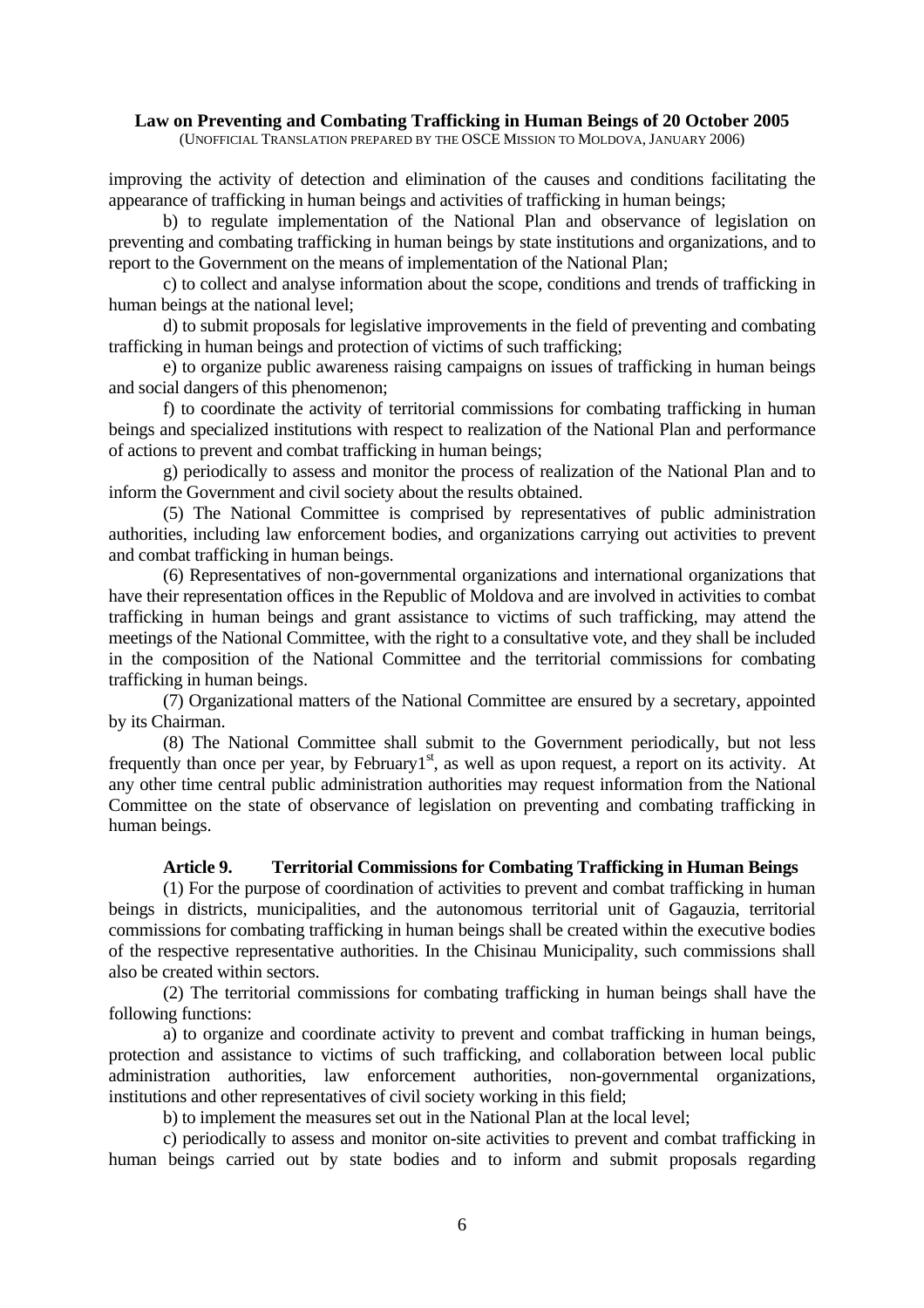improvement of the effectiveness of these activities to the respective representative authorities and the National Committee;

d) to grant assistance in drafting research programs and assessments and collecting statistical data regarding trafficking in human beings;

e) to implement training programmes regarding preventing and combating trafficking in human beings for vulnerable persons and civil servants involved in such activities.

(3) The Regulation of the territorial commissions for combating trafficking in human beings shall be approved, respectively, by district councils, municipal councils, and the General Assembly of the autonomous territorial unit of Gagauzia on the basis of the Framework Regulation approved by Government decision.

(4) The territorial commission shall submit to the respective representative authority and the National Committee a periodic activity report not less frequently than once per year, by the  $15<sup>th</sup>$  of January.

### **Article 10. Functions of Public Administration Authorities in the Field of Preventing and Combating Trafficking in Human Beings**

(1) In conformity with their functions:

1) The Ministry of Interior, Ministry of Foreign Affairs and European Integration, Intelligence and Security Service, and National Migration Bureau shall develop a list of states that pose an increased risk of trafficking in human beings and shall bring such list to the attention of interested bodies;

2) The Ministry of Foreign Affairs and European Integration, Intelligence and Security Service, Ministry of Interior, Frontier Guard Service, and National Migration Bureau shall take necessary actions to forbid [presence] on the territory of the Republic of Moldova by foreign citizens and stateless persons, where there is accurate information that they are traffickers in human beings;

3) The Frontier Guard Service shall undertake measures to prevent and combat trafficking in human beings through prevention, detection, and deterrence of attempted border crossings of the state border by traffickers in human beings, as well as illegal border crossings of the state border by victims of trafficking in human beings;

4) The Ministry of Health and Social Protection:

a) shall, with the assistance of the National Employment Agency, implement information activities on topics related to the situation in the labour market, vocational training programmes, or incentives for employment, by offering labour mediation services, professional information and counselling, vocational orientation and training, as well as consultations and assistance in starting a business activity;

b) shall, through social assistance bodies, ensure to victims of trafficking in human beings information and counselling and extend to them the facilities provided by law for socially marginalised persons;

 c) shall develop medical assistance programs, including psychiatric assistance, and designate the medical institutions that will offer such assistance to victims of trafficking in human beings;

5) The Ministry of Education, Youth and Sports shall, in cooperation with other interested ministries, local public administration authorities, and non-governmental organizations working in this field, develop educational and training programmes for teachers, parents, children, and atrisk groups aimed at eliminating all the causes and conditions that encourage trafficking in human beings, especially in women and children;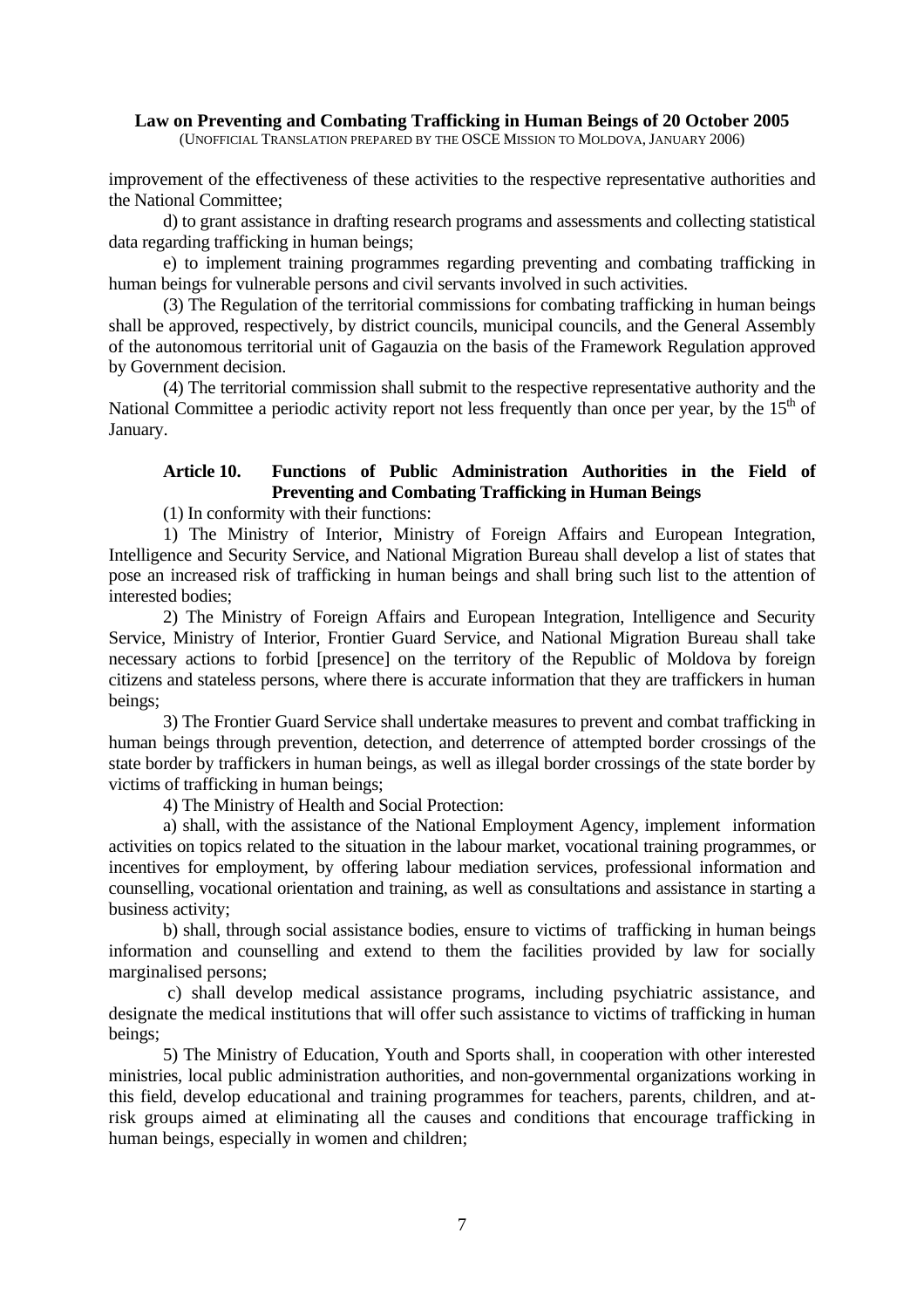6) The National Migration Bureau shall issue, as provided by law, immigrant certificates valid for a certain period to foreign citizens and stateless persons who are victims of trafficking in human beings;

7) The Ministry of Foreign Affairs and European Integration shall contribute to preventing and combating trafficking in human beings, especially through organizing and participating in negotiations in order to conclude international treaties with other states and international organizations in the field of trafficking in human beings, as well as through granting assistance and protection to trafficked persons abroad, within the limits of international legal provisions;

8) The Ministry of Information Development shall ensure the identification of victims of trafficking in human beings and shall issue residence permits or, as the case may be, identity cards to victims of trafficking in human beings who are foreign citizens or stateless persons, where their stay [in Moldova] is necessary due to their personal circumstances or due to their participation in criminal proceedings against the trafficker, under the conditions stipulated in paragraph (6) of Article 24;

9) The Ministry of Economy and Commerce, together with other interested ministries and departments, shall develop and implement socio-economic programmes aimed at the removal of the economic causes and conditions encouraging illegal migration, including trafficking in human beings;

10) The Ministry of Justice shall submit every 6 months the list of non-governmental organizations engaged in activities to prevent and combat the trafficking phenomenon and to assist and protect victims of trafficking. The Ministry of Justice, jointly with other central public administration authorities specified in this Article, shall prepare draft normative acts to regulate relations in the sphere of preventing and combating trafficking in human beings, as well as granting protection and assistance to victims;

11) The centres for assistance and protection of victims of trafficking in human beings shall issue provisional identity documents for the period of accommodation, with the possibility of extension as provided in Article 17.

(2) The central public administration authorities competent in preventing and combating trafficking in human beings, the local public administration authorities, and the territorial commissions for combating trafficking in human beings shall systematically organize informational awareness-raising campaigns for the population and shall develop and distribute publicity materials on the risks that potential victims of trafficking in human beings can be exposed to, in active collaboration with mass-media.

(3) The public administration authorities mentioned in the present Article shall periodically inform the National Committee about the actions undertaken to prevent and combat trafficking in human beings, by presenting proposals to increase the efficacy of these activities.

### **Article 11. Functions of Law Enforcement Bodies in the Field of Preventing and Combating Trafficking in Human Beings**

(1) The Ministry of Interior and its central and territorial subdivisions shall:

a) carry out activities to prevent and combat trafficking in human beings through prevention, detection, and deterrence of crimes related to trafficking in human beings in accordance with effective legislation by conducting criminal prosecution in criminal cases of trafficking and other related actions;

b) ensure, upon request, the physical protection of victims of trafficking in human beings throughout criminal proceedings and grant other assistance and protection according to this Law and other normative acts in this field.

(2) The Ministry of Interior, through its organizations specialized in preventing and combating trafficking in human beings, shall carry out operative investigative activities, criminal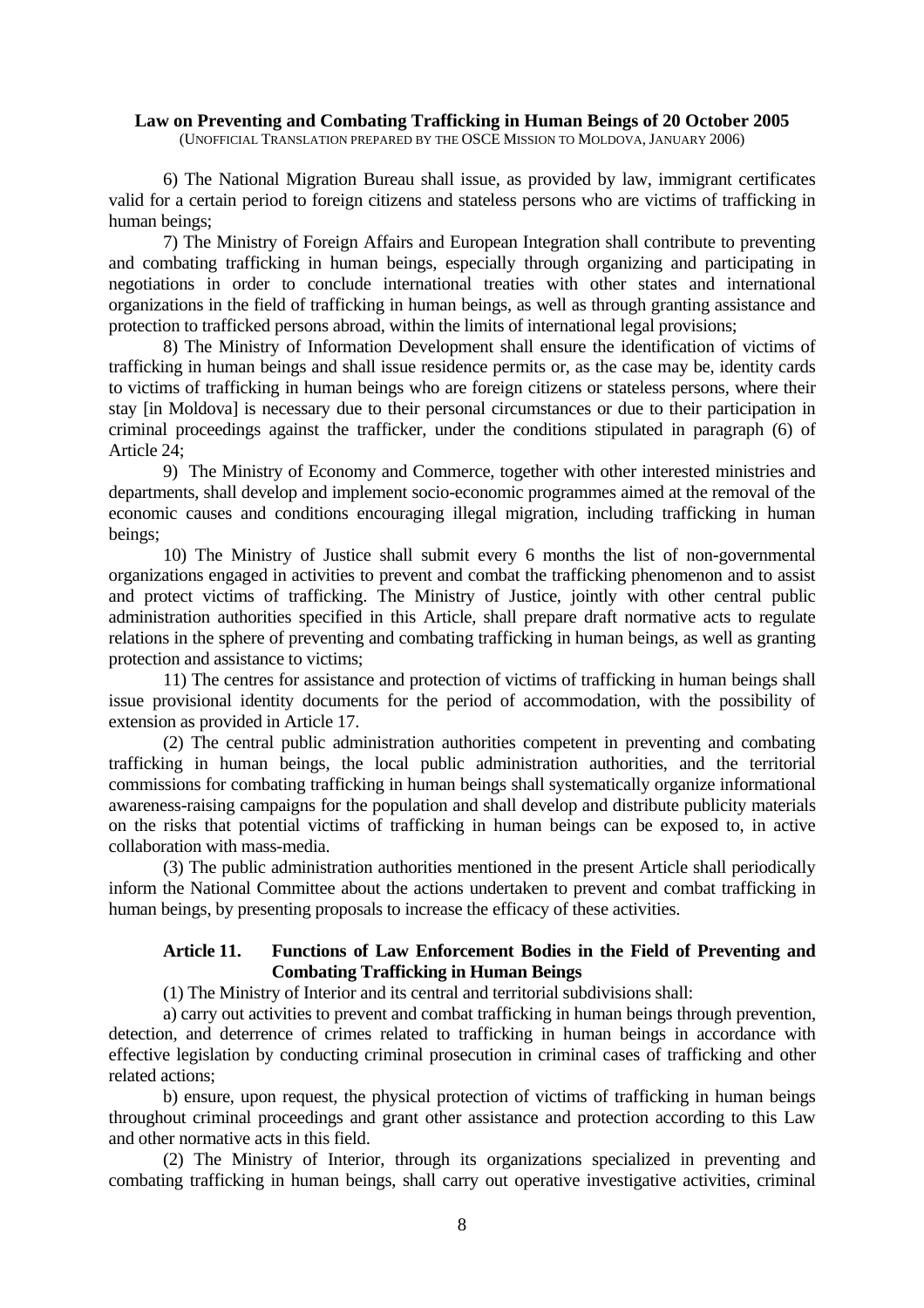prosecution, international cooperation for the identification and protection of victims of trafficking in human beings, analysis and intelligence and shall facilitate the creation of regional centres for preventing and combating trafficking in human beings.

(3) The Ministry of Interior, supported by other ministries and departments, shall develop, administer and maintain an updated database regarding the phenomenon of trafficking in human beings, whilst respecting the confidentiality of the personal data of victims of trafficking in accordance with Article 21 o f the present Law.

(4) The Ministry of Interior, jointly with the General Prosecutor's Office, shall carry out studies aimed at detecting and eliminating the causes and conditions encouraging trafficking in human beings and shall publish each semester in the mass media the statistical information and analytical reports on preventing and combating trafficking in human beings and protecting victims.

 (5) The General Prosecutor's Office, within the scope of its competence, shall carry out activities to prevent and combat trafficking in human beings in compliance with effective legislation, shall coordinate, conduct, and perform criminal prosecution in cases related to such trafficking, shall represent the state prosecution in courts, shall supervise the observance of human rights, including of victims of trafficking, and shall take other necessary measures in this field. Within the General Prosecutor's Office, a specialized subdivision for preventing and combating trafficking in human beings shall be established.

(6) The Intelligence and Security Service and its territorial bodies shall carry out activities to prevent and combat trafficking in human beings through detection of connections of international organizations and organized criminal groups with traffickers in human beings, as well as through other activities carried out within its terms of reference.

(7) A coordinating council of law enforcement bodies with functions in the field of combating of trafficking in human beings shall be created by the General Prosecutor.

(8) The law enforcement bodies shall submit annually, not later than the  $10<sup>th</sup>$  of January, to the coordinating council of the General Prosecutor, reports on the observance within the country of legislation on preventing and combating trafficking in human beings; also the General Prosecutor shall submit these respective reports to the National Committee by the  $20<sup>th</sup>$  of January.

### **Article 12. Activity of Non-Governmental Organizations in the Field of Preventing and Combating Trafficking in Human Beings**

(1) In order to prevent and combat trafficking in human beings, to provide protection and assistance to victims, and to coordinate current activities, international organizations represented in the Republic of Moldova and non-governmental organizations active in this field may cooperate with public administration authorities and competent bodies, in compliance with their statutes and regulations, and may organize information campaigns on trafficking in human beings and the risks to which victims of such trafficking are exposed.

(2) Non-governmental organizations may establish centres for the protection and assistance of victims of trafficking in human beings.

(3) Non-governmental organizations shall carry out activities of identification of victims of trafficking in human beings, grant legal and other kinds of protection and assistance to victims, and take other measures and actions to prevent and combat such trafficking in accordance with their statute.

### **Article 13. Special Provisions in the Field of International Transportation**

The respective agencies and structures in the field of international transportation are obliged to verify whether all passengers possess the documents necessary to enter the country of destination.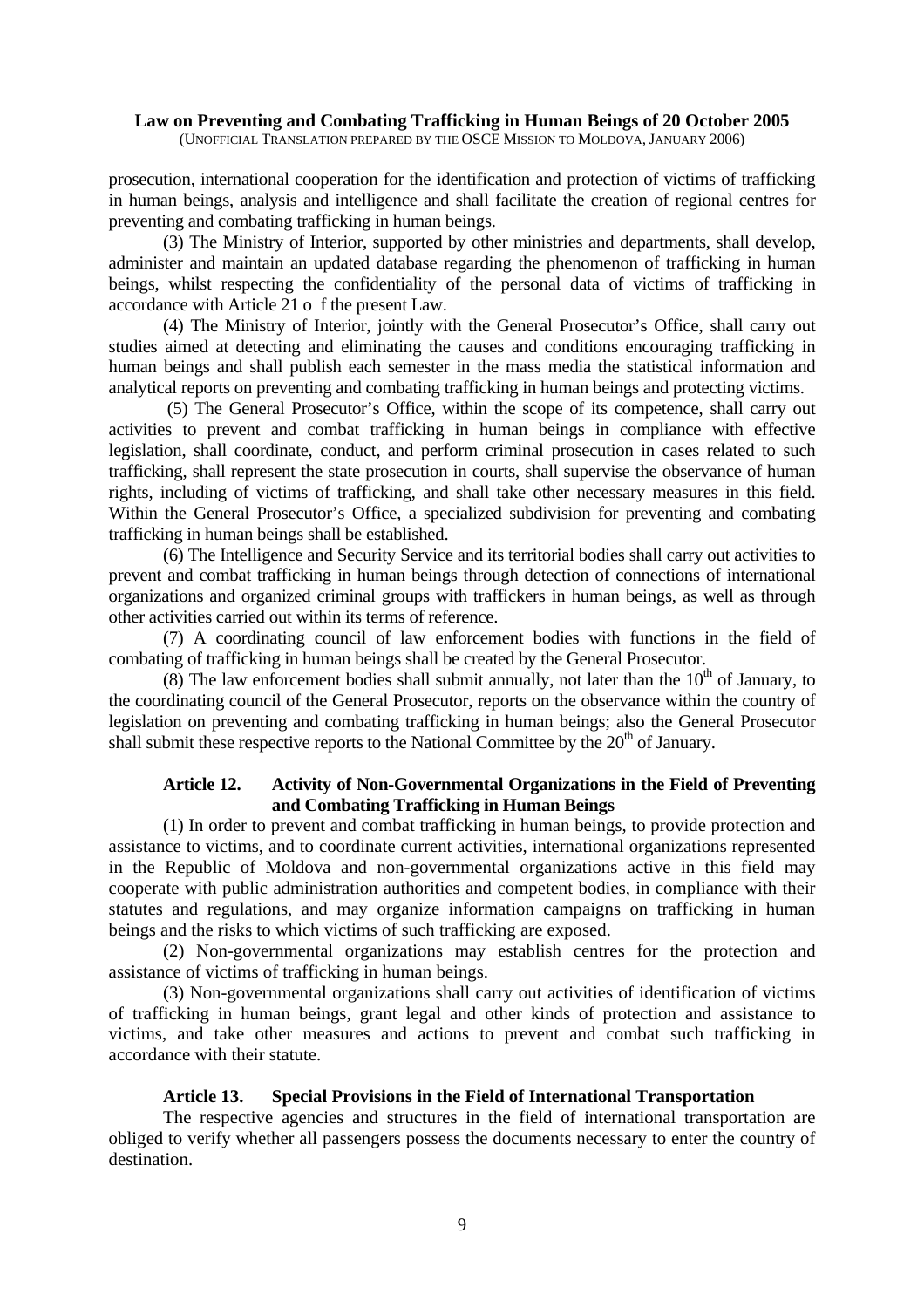### **Article 14. Vocational Training and Education of Personnel**

(1) The state shall guarantee vocational training and education of employees in law enforcement authorities, migration bodies, and other authorities in the field of preventing and combating trafficking in human beings.

(2) Such vocational training and education of personnel shall be based on the methods of preventing and combating trafficking in human beings, the most advanced techniques for conducting criminal investigation in cases of trafficking in human beings, including trafficking in children, the observance of the rights and interests of victims of trafficking and on the most advanced forms of their protection.

(3) The vocational training and education of personnel shall comprise methods and forms of collaboration of public administration authorities with representations of international and regional organizations in the Republic of Moldova, non-governmental organizations, other institutions and representatives of civil society, as well as methods and forms of cooperation and collaboration of public administration authorities, organizations and institutions of the Republic of Moldova with interested authorities, organizations and institutions of other states and with international and regional organizations.

#### **CHAPTER III**

### **Protection and Assistance of Victims of Trafficking in Human Beings**

#### **Article 15. Identification of Victims of Trafficking in Human Beings**

Identification of victims of trafficking in human beings shall be carried out by the competent public authorities with the support of non-governmental organizations or by nongovernmental organizations that have reasonable grounds to believe that a person is a victim of such trafficking.

### **Article 16. Social Rehabilitation of Victims of Trafficking in Human Beings**

Social rehabilitation of victims of trafficking in human beings shall be carried out in order to reintegrate them back into a normal way of life and shall include the provision of legal and material assistance, psychological, medical and professional rehabilitation, employment, and a dwelling space.

### **Article 17. Centres for Protection and Assistance of Victims of Trafficking in Human Beings**

(1) The centres for protection and assistance of victims of trafficking in human beings (hereinafter referred to as centres) shall be specialized institutions providing civilized conditions of accommodation and personal hygiene, nutrition, emergency legal, social, psychological and medical care, security and protection, as well as assistance with contacting relatives.

(2) The centres may be established by:

a) the Government, on the proposal of the National Committee;

b) local public administration authorities, on the proposal of the territorial commission mentioned in Article 9;

c) international and non-governmental organizations, with notification to the National Committee;

d) public administration authorities and non-governmental or private organizations, on the basis of an agreement on joint activities.

(3) The centres shall provide accommodation to victims of trafficking in human beings upon their personal request for a period of up to thirty days.

(4) The duration of accommodation specified in paragraph (3) may be prolonged: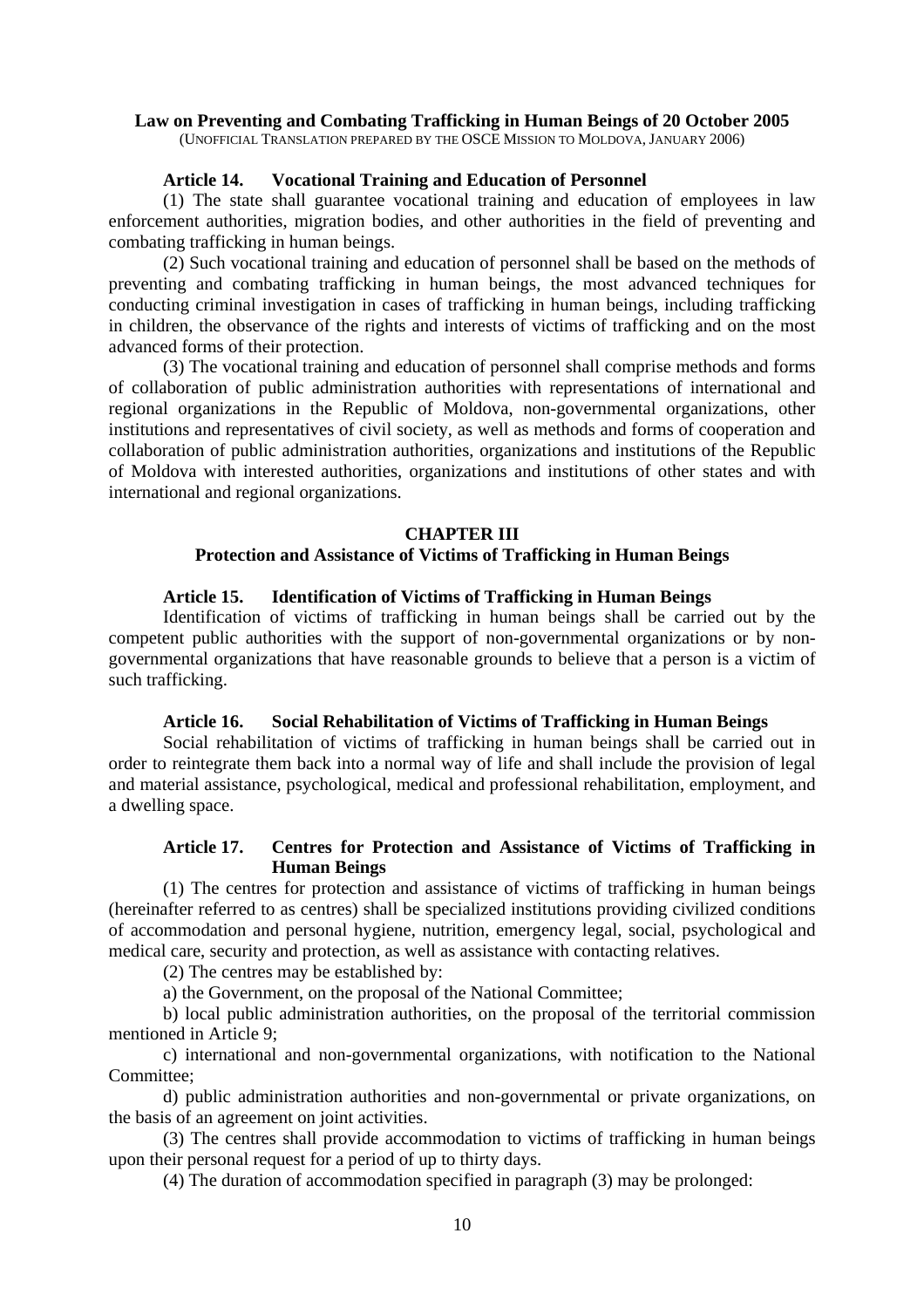a) upon the recommendation of the physician during the period of treatment, but not longer than 6 months;

b) upon the request of the criminal prosecution bodies or courts during the period of criminal proceedings, and when the life and health of the victim are threatened by real danger, the duration of accommodation may be prolonged even after the termination of criminal proceedings for a period deemed necessary for the protection of the victim, based upon the prosecutor's request;

c) upon the request of the victim of trafficking in human beings, with an indication of the reasoned justification, for a maximum period of 30 days.

(5) Pregnant women, who are victims of trafficking in human beings, shall be entitled to accommodation in the centre for a period of up to one year.

(6) The regulation of organization and operation of the centres shall be approved by the founders, based upon the Framework Regulation approved by Government decision.

(7) The costs related to the centres' activity shall be covered from the founders' joint budgets.

(8) The organization and operation of the centres may be supported materially and financially by economic agents and entrepreneurs, according to the Law of Philanthropy and Sponsorship;

(9) In order to ensure the security of the premises where victims of trafficking in human beings are accommodated, the centres may seek free of charge assistance from the police.

#### **Article 18. Professional Integration of Victims of Trafficking in Human Beings**

(1) Professional integration of victims of trafficking in human beings shall be carried out with the support of employment agencies under the terms of the legislation in force.

(2) Employment agencies shall offer victims of trafficking in human beings priority free of charge services in the field of labour mediation, information and professional counselling, professional orientation and vocational training, as well as consultancy and assistance in starting up a business.

(3) Victims of trafficking in human beings are entitled to undergo a vocational training course financed from the unemployment fund.

(4) Beneficiaries of the services provided in paragraphs (2) and (3) shall be victims over the age of 16 years.

#### **Article 19. Repatriation of Victims of Trafficking in Human Beings**

(1) The Republic of Moldova shall contribute without undue delay to the repatriation and reception of victims of trafficking in human beings, who are its citizens, or stateless persons, who were entitled to permanent residence in the territory of the Republic of Moldova upon entry into the territory of another state, taking into account the need to ensure their security.

(2) Upon request of a country of destination, the competent authorities of the Republic of Moldova shall verify, without undue delay, whether a victim of trafficking in human beings is a citizen of the Republic of Moldova or whether he/she was entitled to permanent residence in its territory upon entry into the country of destination, and shall so inform the soliciting state and simultaneously undertake measures for the victim's repatriation.

(3) For the purpose of facilitating repatriation of a victim of trafficking in human beings who is a citizen of the Republic of Moldova or who was entitled to permanent residence in the Republic of Moldova upon entry into the country of destination and who does not possess the necessary documents, the competent authorities of the Republic of Moldova, upon request of the country of destination, shall issue travel documents or any other authorization needed for the repatriation.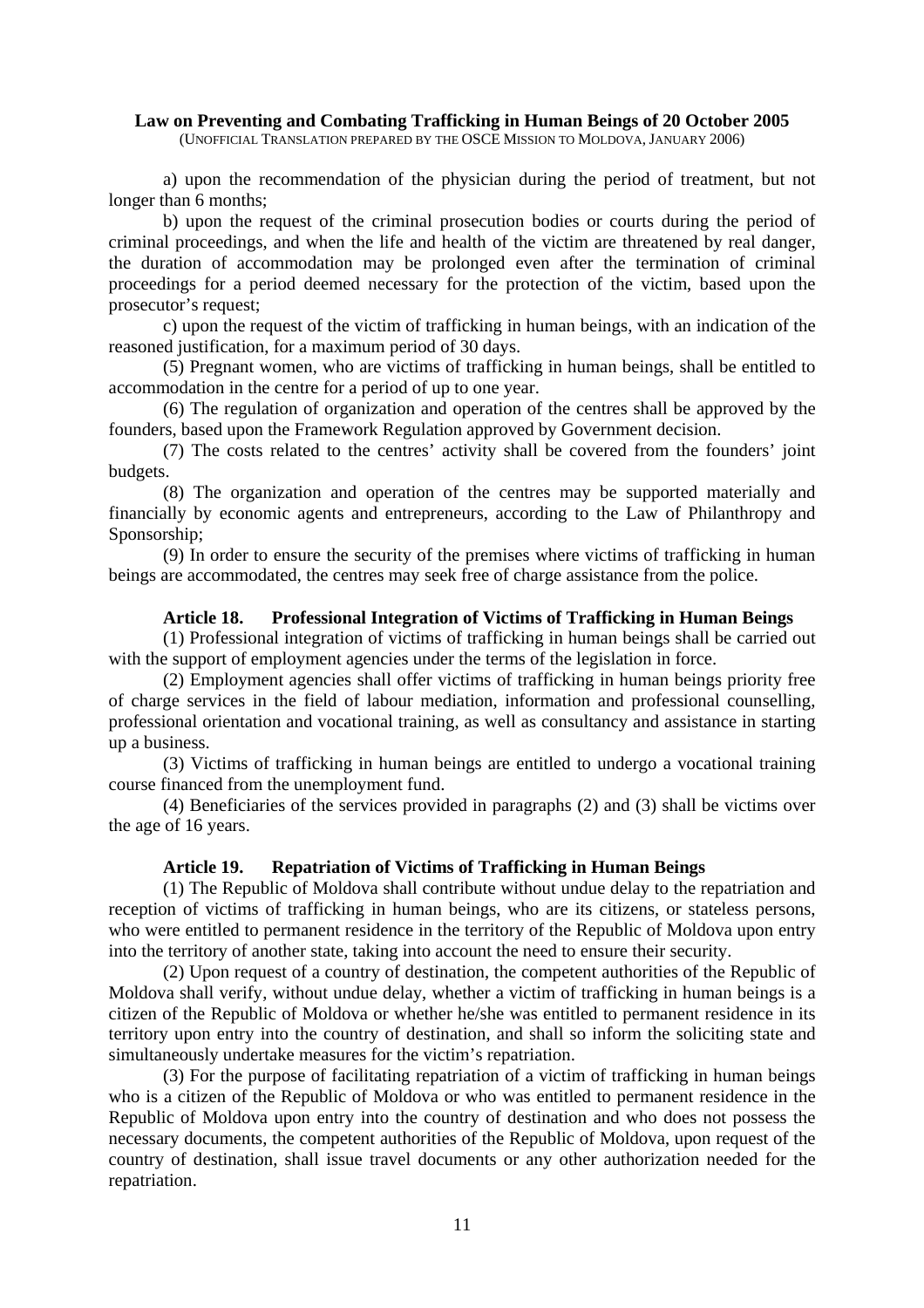(4) The provisions of this Article shall apply without prejudice to any right granted to the victim of trafficking in human beings by any law of the country of destination.

(5) The regulation on the procedure of repatriation of victims of trafficking in human beings who are citizens of the Republic of Moldova or who were entitled to permanent residence in the Republic of Moldova upon entry into the country of destination, shall be approved by the Ministry of Foreign Affairs and European Integration, together with the Ministry of Interior and the Ministry of Information Development.

#### **Article 20. Protection and Assistance of Victims of Trafficking in Human Beings**

(1) Victims of trafficking in human beings shall be offered assistance in physical, psychological, and social recovery through specialized medical, psychological, legal, and social measures.

(2) A person who is presumed to be a victim of trafficking in human beings shall be deemed a vulnerable person and shall benefit from the minimum package of social and medical assistance provided by the institutions of the Ministry of Health and Social Protection. Persons who are recognized as victims of trafficking must be provided free assistance in the medical institutions defined by the Ministry of Health and Social Protection.

(3) The state, through its competent bodies and organizations, shall take prompt adequate measures for the identification and referral of victims of trafficking in human beings to protection and assistance services, offering them a reflection period of 30 days. During this period of time, the implementation of any expulsion order issued against this person shall be prohibited.

(4) Providing protection and assistance services shall not be conditioned upon the willingness of victims to make statements and to participate in the prosecution of traffickers.

(5) The competent public administration authorities shall inform victims of trafficking in human beings of their rights and about the authorities, institutions, and organizations that are competent in the field of preventing and combating trafficking in human beings and protecting and assisting victims of trafficking.

(6) Victims of trafficking in human beings shall be provided protection and assistance by the public administration authorities, the National Committee, and the territorial commissions for combating trafficking in human beings, within the scope of their competencies and in accordance with this Law and other normative acts.

(7) Non-governmental organizations active in the field are entitled to grant protection and assistance to victims of trafficking in human beings, including the protection of their interests in a criminal or civil suit.

(8) Each time when a competent authority or an international or non-governmental organization active in the field has reasonable grounds to believe that a person is a victim of trafficking in human beings, such person shall be offered all the protection and assistance measures provided for in the present Law.

### **Article 21. Confidentiality of Private Life of Victims of Trafficking in Human Beings**

(1) The private life and identity of a victim of trafficking in human beings shall be protected. The registration, maintenance, and use of personal information regarding a victim of trafficking shall be done by taking into account the special rules of confidentiality, with the aim of administration of justice and protection of victims only during criminal proceedings.

(2) Disclosure of information on the private life and identity of victims of trafficking in human beings and the conditions of these persons' trafficking is prohibited.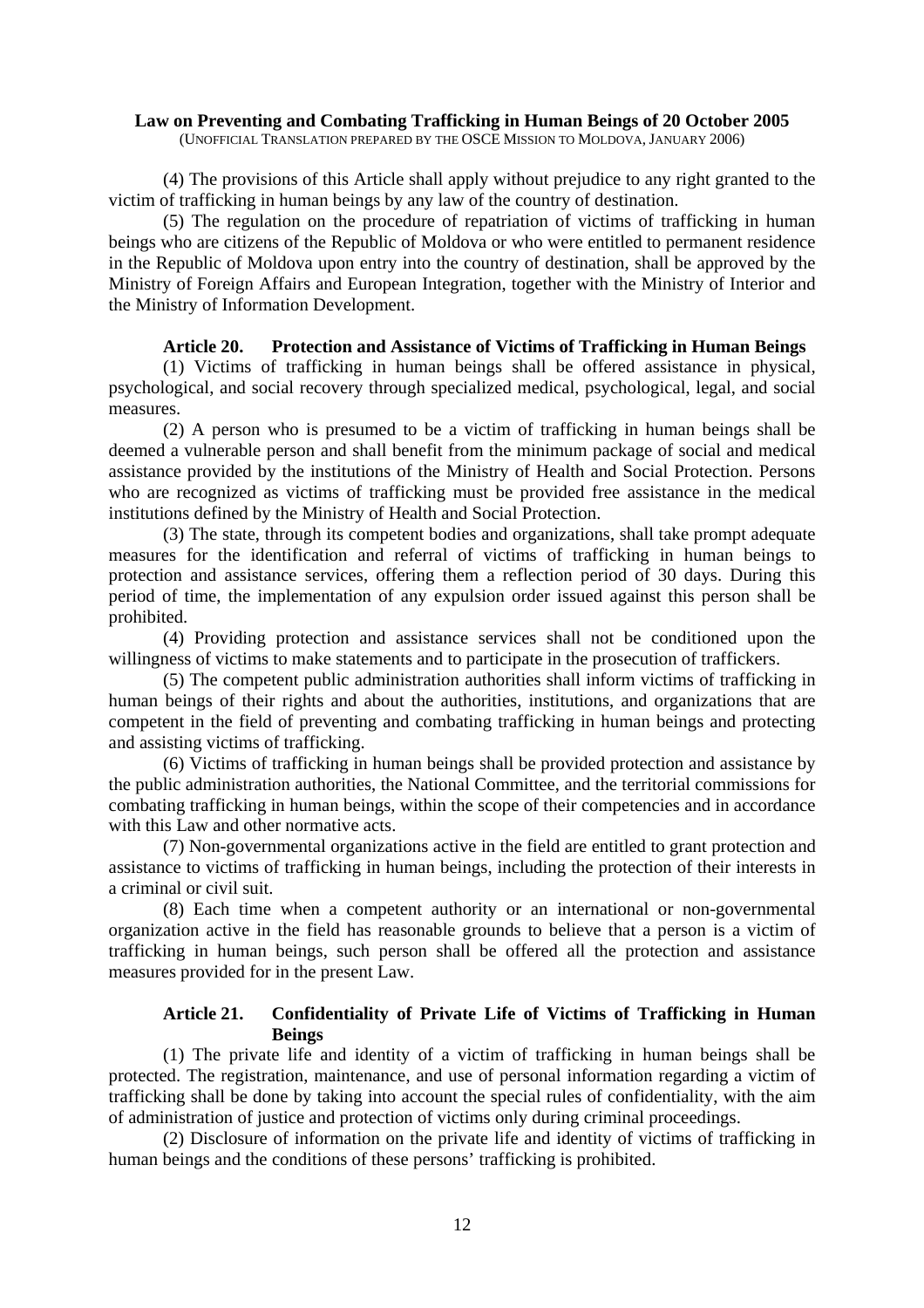(3) It shall be prohibited to disclose information about state protection measures for victims of trafficking in human beings, about the persons who provide such protection, as well as about the persons who provide assistance in combating trafficking in human beings.

(4) Observance of the confidentiality of the information provided in paragraphs (1) to (3) shall be the duty of all persons, including those involved in activities to prevent and combat trafficking in human beings and to protect and assist victims, law enforcement bodies, courts, centres provided for in Article 17, as well as social workers.

(5) In case the life and health of a victim of trafficking in human beings are threatened by real danger, then she is offered, upon her request, based upon a court ruling, at the request of the prosecutor, of the criminal investigation body, the possibility to change his/her name, surname, date and place of birth, under the terms of the Law on Civil Status Acts and the Law on State Protection of an Injured Party, Witnesses and Other Persons Providing Assistance in Criminal Proceedings.

(6) The disclosure of information about safety measures and confidential data regarding victims of trafficking in human beings, as well as disclosure of information about criminal prosecution and measures provided to ensure the safety of the participants at criminal proceedings, shall be punished in compliance with legislation on criminal and administrative offences.

### **Article 22. Duties of Diplomatic Missions and Consular Offices of the Republic of Moldova for Providing Assistance and Protection to Victims of Trafficking in Human Beings**

(1) The diplomatic missions and consular offices of the Republic of Moldova shall have the following duties:

a) to carry out activities to protect the rights and interests of citizens of the Republic of Moldova who have become victims of trafficking in human beings in the country of residence or, in countries where they have accredited missions, to contribute to their repatriation in compliance with the legislation of the Republic of Moldova and the legislation of the country of residence;

b) in case of loss or impossibility of recovery of identity documents from the traffickers in human beings, to issue free of charge and in a prompt manner, jointly with the subdivisions of the Ministry of Information Development, documents or any other acts needed for repatriation in the Republic of Moldova by citizens of the Republic of Moldova who have become victims of trafficking in human beings;

c) to distribute to those interested informative materials regarding the rights of victims of trafficking in human beings, according to the legislation of the Republic of Moldova and the legislation of the state of residence;

d) to provide to public administration authorities and judicial bodies of the state of residence or in countries where they have accredited missions information regarding the legislation of the Republic of Moldova in the field of preventing and combating trafficking in human beings, regarding the rights of victims and their protection and assistance, including addresses for the Centres for the Protection and Assistance of Victims of Trafficking in Human Beings.

(2) The chiefs of diplomatic missions and consular offices shall appoint a diplomat from their missions to be in charge of the application of repatriation procedures for Moldovan citizens who are victims of trafficking in human beings, for their protection and assistance during their stay in the country of transit or destination, as well as for cooperation in this field with the authorities and bodies from the Republic of Moldova.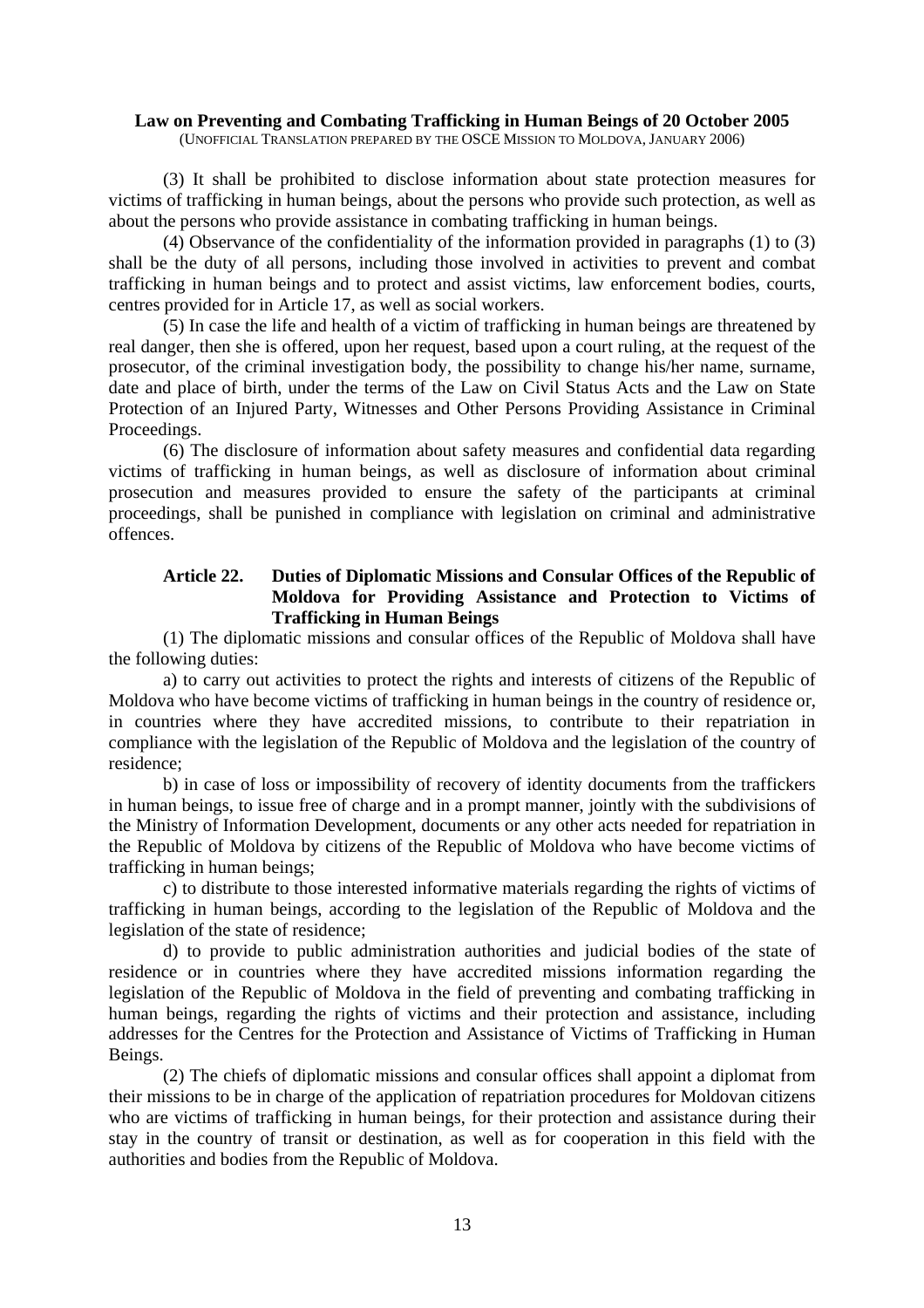### **Article 23. State Guarantees Granted to Victims of Trafficking in Human Beings**

(1) Courts and criminal prosecution bodies shall grant to victims of trafficking in human beings measures to safeguard their physical safety and rights, as regulated by the Criminal Procedure Code and the Law on State Protection of an Injured Party, Witnesses and Other Persons Providing Assistance in Criminal Proceedings.

(2) Victims of trafficking in human beings are entitled to compensation for damages, as provided by the law.

### **Article 24. Protection and Assistance to Foreign Citizens and Stateless Persons who are Victims of Trafficking in Human Beings**

(1) The Republic of Moldova shall grant assistance to foreign citizens and stateless persons who are victims of trafficking in human beings upon their voluntary repatriation to their country of origin on an emergency basis and shall ensure their transportation in completely safe conditions to the state border of the Republic of Moldova, unless otherwise provided in international treaties. The victim of trafficking in human beings may not be repatriated or expelled to his/her country of origin or to a third state if, upon estimating the risk and safety, reasons are found to presume that his/her personal safety or the safety of his/her family will be endangered.

(2) In order to guarantee protection and assistance to foreign citizens and stateless persons who are victims of trafficking in human beings, they may de referred to the centres provided for in Article 17.

(3) Foreign citizens and stateless persons who are victims of trafficking in human beings, as specified in paragraphs (1) and (2), shall be informed in a language they can understand of the judicial and administrative procedures enforced in the Republic of Moldova and in the countries of residence.

(4) Foreign citizens and stateless persons who are victims of trafficking in human beings mentioned in paragraph (1) are entitled to a reflection period of 30 days, to psychiatric and psychological counselling, and to medical and social assistance. These persons may also enjoy free of charge legal assistance for the exercise of their rights at all stages of the criminal proceedings and to pursue their civil claims and lawsuits against the persons who perpetrated the crimes connected to trafficking in human beings, as provided by the Criminal Code. In this period of time, the implementation of any expulsion order issued against these persons is forbidden.

(5) If foreign citizens and stateless persons who are victims of trafficking in human beings have no identification documents due to their loss, theft, or destruction, the Ministry of Foreign Affairs and European Integration shall grant, upon the request of the foreign state, assistance in receiving such documents or permits necessary for return to their country of residence.

(6) When foreign citizens and stateless persons who are victims of trafficking in human beings, due to their status as a victim, are placed in the centres provided for in Article 17 or when they participate in criminal proceedings against the trafficker, irrespective of their placement in these centres, they shall benefit from temporary residence permits, which may be prolonged, as the case may be.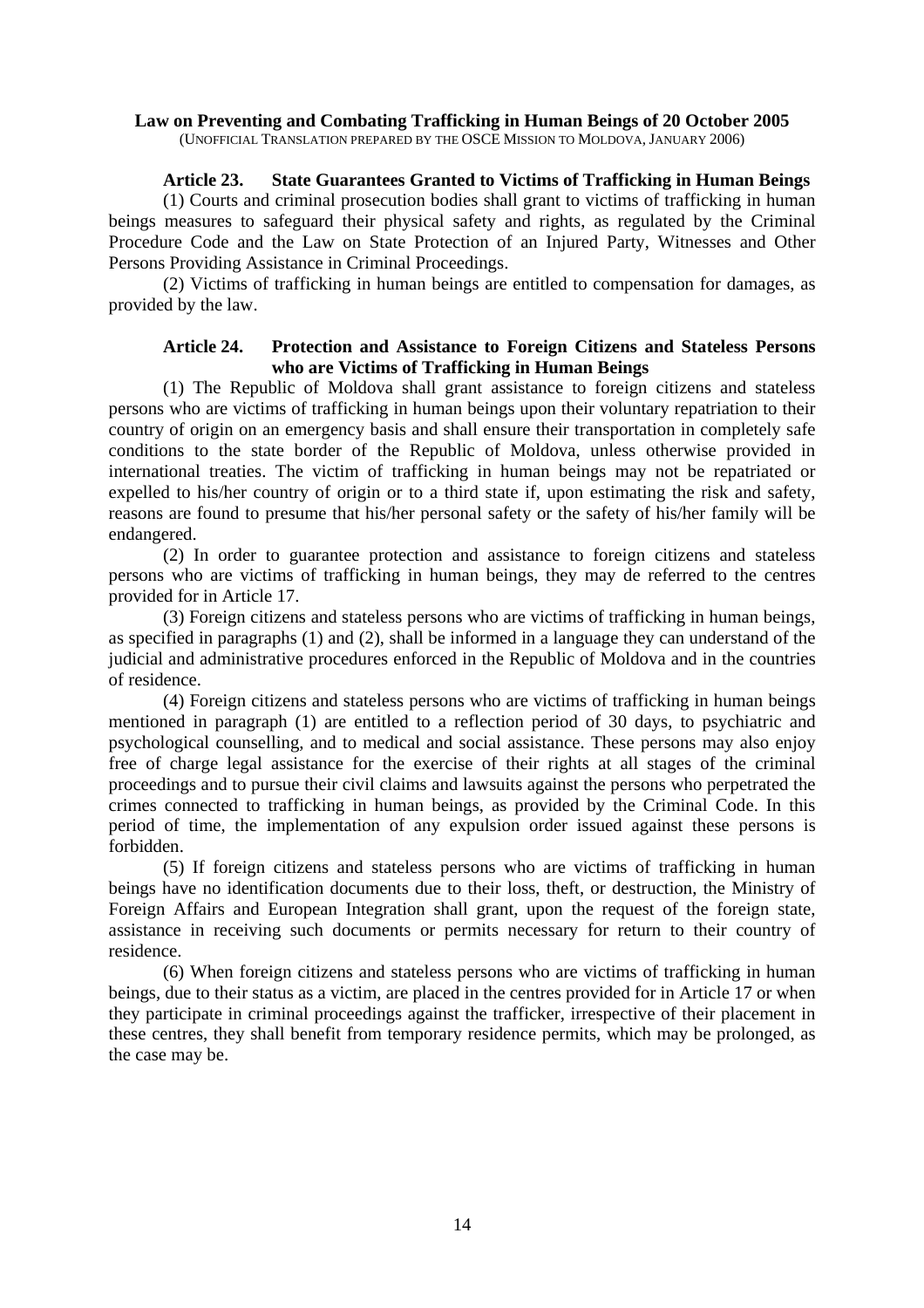### **CHAPTER IV**

### **Preventing and Combating Trafficking in Children. Assistance and Protection of Child Victims of Trafficking in Human Beings**

### **Article 25. Preventing and Combating Trafficking in Children**

(1) Preventing and combating trafficking in children and assisting and protecting child victims of trafficking in human beings constitute a political, social, and economic concern of primary importance in the Republic of Moldova.

(2) The activity of public administration authorities, bodies, and organizations with duties in the field of preventing and combating trafficking in human beings shall focus on the best interests of the child.

(3) Public administration authorities, social agencies for healthcare and education, as well as non-governmental organizations, other institutions, and representatives of civil society shall, without delay, contact law enforcement bodies when it is known or suspected that a child has been exploited or trafficked or has been exposed to the risk of being exploited or trafficked.

### **Article 26. Special Principles for Combating Trafficking in Children**

Besides the basic principles enshrined in Article 4, the following special principles shall be taken into account in the activity of preventing and combating trafficking in children and protecting and assisting child victims of such trafficking:

a) strict observance of the rights of the child provided in the UN Convention on the Rights of the Child and the Law on the Rights of the Child of the Republic of Moldova;

b) undertaking special protection and assistance measures to a child victim of trafficking in human beings;

c) respecting the opinion of a child victim of trafficking in human beings over 10 years old regarding all actions affecting him/her, taking into account the age, degree of maturity, and his/her best interests;

d) informing the child victim of trafficking in human beings about his/her situation and rights, protection and assistance measures, available services, repatriation procedure, and family reunification process;

e) ensuring that both the identity, as well as any details that may allow for the identification of the child victim of trafficking in human beings, are not made public in any case.

### **Article 27. Presumption of Age**

 When the age of the victim of trafficking in human beings is not known but there are reasons to believe that the victim has not yet reached 18 years old, it shall be presumed that the victim is a child, and, until final verification of age, the victim shall be treated as a child, by granting him/her all special protection measures provided for in the present Law and other normative acts.

### **Article 28. Repatriation of a Child Victim of Trafficking in Human Beings**

(1) A child victim of trafficking in human beings shall be repatriated to his/her country of origin provided, prior to his/her return, a parent, relative, or legal guardian has given consent to receiving the child into his/her care, or a governmental agency or child protection agency from the country of origin has given consent and is able to undertake responsibility for the child and to grant him/her adequate assistance and protection.

(2) Taking a statement regarding a situation of trafficking from children by the criminal prosecution body or the court shall not prevent or delay the family reunification or return of the child victim to his/her country of origin, provided this is in the best interests of the child.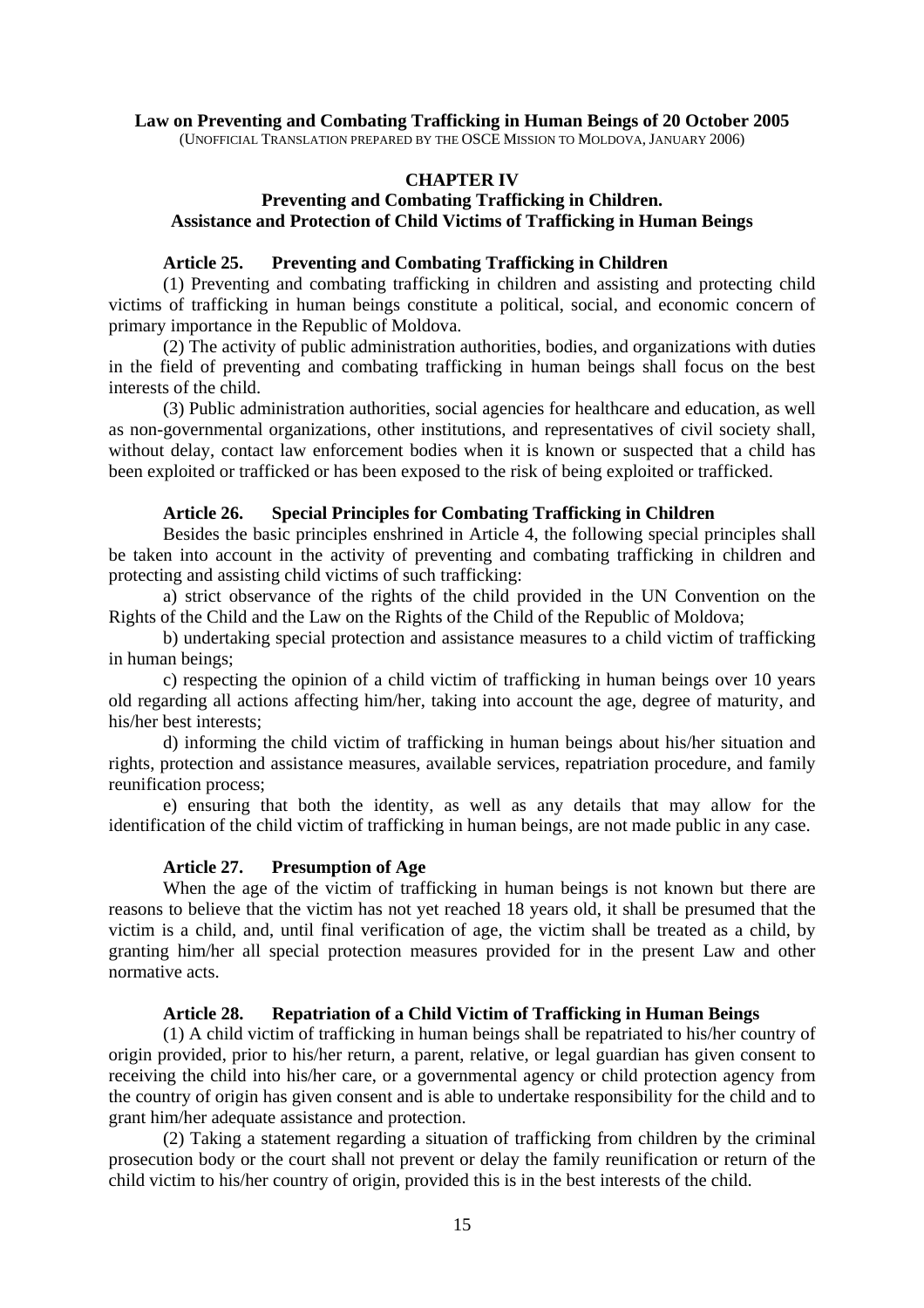(3) When it is not possible to return a child to his/her country of origin or to integrate him/her into the country of destination, or when these solutions are not in the best interests of the child, the authorities of both countries shall secure the relocation of the child victim to a third country, with the approval of the latter.

(4) The opinion of the child victim of trafficking in human beings over the age of 10 years shall be taken into consideration when deciding on his/her repatriation or relocation to a third country.

(5) The child victim of trafficking in human beings cannot be returned to his/her country of origin or transferred to a third country, if, following the evaluation of the risks and security, there are reasons to believe that the security of the child or his/her family is in danger.

(6) Children victims of trafficking in human beings who are foreign citizens or stateless persons are entitled to a temporary visa that ensures their right to legal residence in the territory of the Republic of Moldova until finding a sustainable solution regarding their return to the country of origin.

### **Article 29. Granting Assistance and Protection to Child Victims of Trafficking in Human Beings**

(1) The state shall secure the protection and assistance of children victims of trafficking in human beings from the moment when grounds arise to believe that the child is a victim of trafficking until the child's identification, integration, and his/her complete recovery, irrespectively of their cooperation with the authorities, as provided by Article 20, paragraph (4).

(2) After identification as a victim of trafficking in human beings, the child shall be urgently referred to the competent services for child protection, assistance, and rehabilitation.

(3) The National Committee, public administration authorities including law enforcement bodies, territorial commissions for the combating of trafficking in human beings, centres, nongovernmental organizations, and other competent organizations shall be obliged to inform the tutorship and guardianship bodies immediately if they have any information about a child victim of trafficking in human beings in order to secure the protection of the child's rights.

 (4) Where the child victim of trafficking in human beings is deprived of parental care, the tutorship and guardianship bodies shall appoint, as provided by law, a legal guardian, who will ensure that all decisions are taken in the interests of the child, who will make statements on behalf of the child, and who shall participate with the child in all criminal procedure and judicial actions, until a solution is reached in accordance with the best interests of the child.

(5) A child identified as victim of trafficking in human beings shall be granted a reflection period of 30 days in order for him/her to decide personally, through his legal representative or guardian, if he/she will testifies against the trafficker.

(6) In case of accommodating children victims of trafficking in human beings in centres, they must be accommodated separately from adults.

(7) Children victims of trafficking in human beings shall be entitled to accommodation within the centre for a period of up to 6 months or for the duration of the legal proceedings.

(8) All the agencies and institutions whose activity is related to children victims of trafficking in human beings shall establish special practices and programmes for their identification, referral, protection and assistance, while at the same time observing the confidentiality of the information regarding the personal data and the victim status of the child.

(9) Children victims of trafficking in human beings shall be ensured the right to attend state educational institutions under the terms of the Law on Education.

(10) When children victims of trafficking in human beings are left without parental care or do not know their parents' whereabouts, they shall be ensured the possibility of an emergency search for their family or of instituting tutorship or guardianship, as provided by law.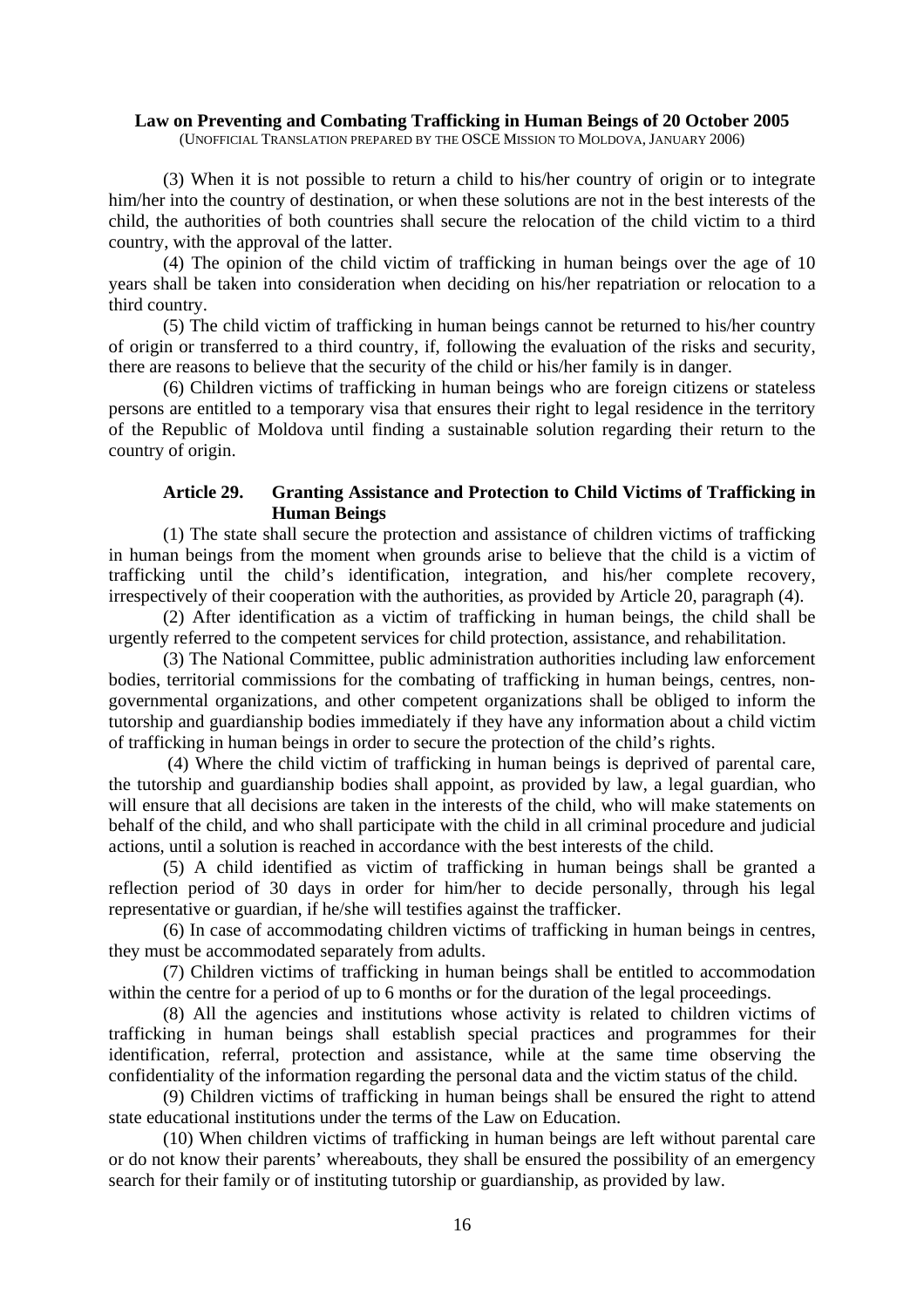(11) Children who have suffered from trafficking in human beings are entitled to longterm care and protection until complete recovery. Children deprived of a family environment are entitled to alternative family-type or community-type care.

#### **CHAPTER V**

### **Liability for Trafficking in Human Beings**

### **Article 30. Liability for Trafficking in Human Beings**

(1) Persons participating in the organization and commission of trafficking in human beings activities shall be brought to criminal liability as provided for by the Criminal Code.

(2) Crimes of trafficking in human beings have both a national and transnational character. In the latter case, the forms and techniques of investigation and criminal prosecution provided for such crimes by international and national legislation shall be applied.

(3) If any of the methods specified in sub-paragraph 1) of Article 2 have been used, the consent of the victim of trafficking in human beings to the intentional exploitation shall be irrelevant to bring the traffickers to criminal liability,

(4) Foreign citizens or stateless persons involved in trafficking of human beings shall be refused entrance to the territory of the Republic of Moldova or their entry visas shall be revoked.

### **Article 31. Liability of Legal Entity for Trafficking in Human Beings**

 (1) If activities of trafficking in human beings are performed through a legal entity that has a license to conduct business activities, and it is established that these business activities served as a disguise for the commission of the above-mentioned illegal actions, then the license shall be withdrawn and the legal entity shall be liquidated based upon a court judgement.

 (2) The legal entity bears civil liability to the victims of trafficking for the damage inflicted upon them as a result of the actions mentioned in paragraph (1).

 (3) Bringing a legal entity to justice shall not exclude personal liability of the natural persons who committed the crime of trafficking in human beings.

### **Article 32. Exemption for Victim of Trafficking in Human Beings for Liability for Crimes Committed in Relation to Such Status**

A victim of trafficking in human beings shall be exempt from criminal, administrative, and civil liability for actions committed by him/her in relation to his/her status as a victim, if these actions fall under the jurisdiction of the Criminal Code, Code of Administrative Contraventions, or Civil Code.

### **CHAPTER VI International Cooperation**

### **Article 33. International Cooperation**

International cooperation in the field of preventing and combating trafficking in human beings and granting protection and assistance to victims of such trafficking, including their repatriation, shall be performed on the basis of international treaties to which the Republic of Moldova is a party.

### **Article 34. Liaison Officers**

(1) The present Law establishes liaison officers within the Ministry of Interior, as well as liaison prosecutors within the Prosecutor's General Office, who shall ensure mutual consultations with liaison officers or, respectively, liaison prosecutors operating in other